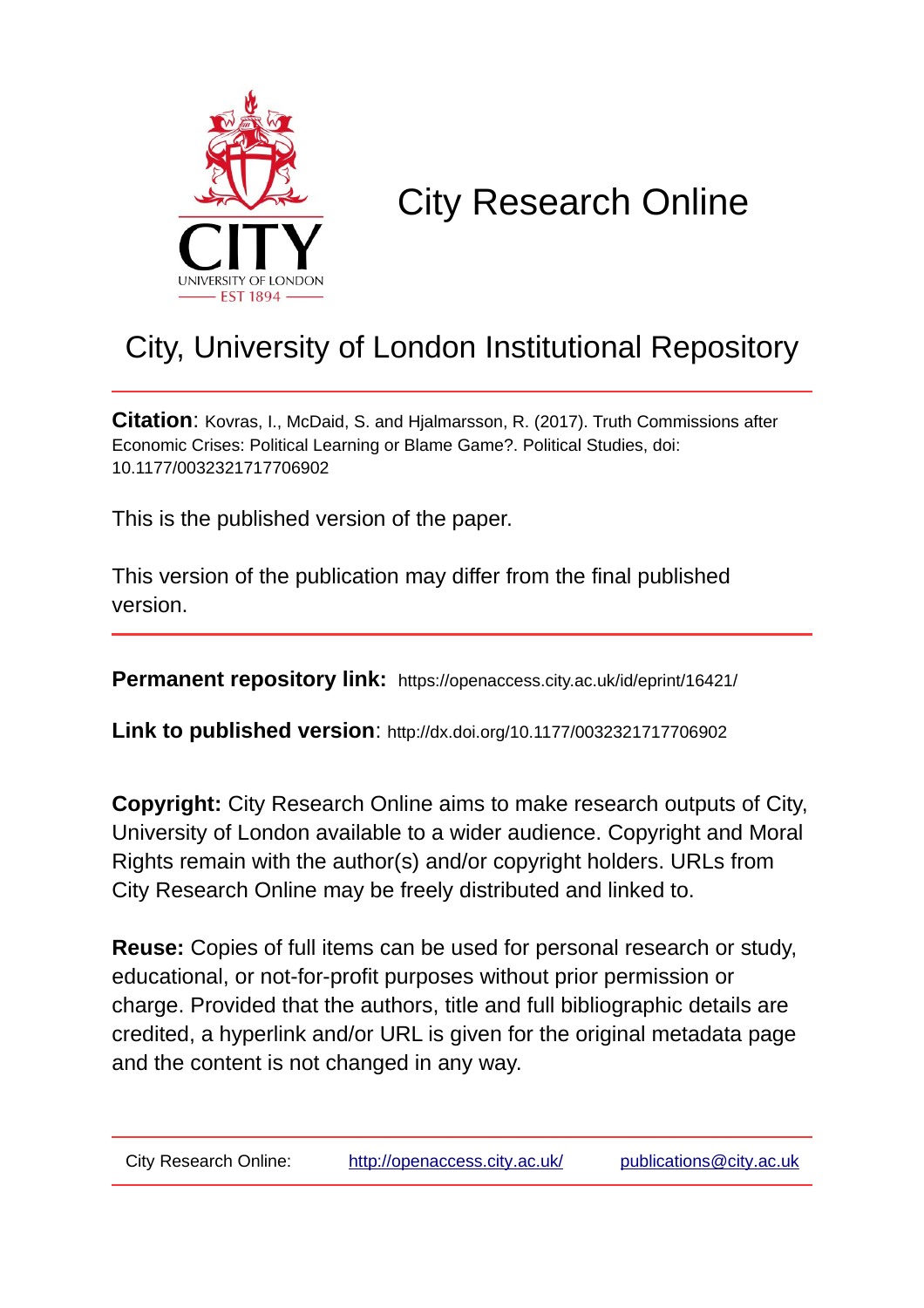



# **Truth Commissions after Economic Crises: Political Learning or Blame Game?**

Political Studies 1–19 © The Author(s) 2017 രെ (cc

DOI: 10.1177/0032321717706902 Reprints and permissions: [sagepub.co.uk/journalsPermissions.nav](https://uk.sagepub.com/en-gb/journals-permissions) [journals.sagepub.com/home/psx](https://journals.sagepub.com/home/psx)



# **Iosif Kovras<sup>1</sup>, Shaun McDaid<sup>2</sup> and Ragnar Hjalmarsson3**

#### **Abstract**

This article addresses an important but understudied aspect of the recent Great Recession in Europe: the institutional strategies political elites deployed to learn from past policy failures and address accountability, more specifically, truth commissions. We raise two overlapping puzzles. The first concerns the timing of the decision to adopt an economic truth commission: while Iceland established a truth commission at an early stage of the crisis, Greece and Ireland did so much later. What accounts for 'early' versus 'delayed' truth seekers? The second concerns variations in learning outcomes. Iceland's commission paved the way for learning institutional lessons, but truth commissions in Greece and Ireland became overtly politicised. What accounts for these divergences? This article compares truth commissions in Iceland, Greece and Ireland and identifies two types of political learning – institutional and instrumental – related to the establishment of a truth commission. It argues that political elites in countries with higher precrisis levels of trust in institutions and public transparency are more likely to establish economic truth commissions quickly; this is the 'institutional logic' of learning. The 'instrumental logic' of learning, in contrast, leads governments interested in apportioning blame to their predecessors to establish commissions at a later date, usually proximal to critical elections.

#### **Keywords**

economic crisis, accountability, political learning, commissions of inquiry, truth commissions

Accepted: 27 January 2017

The recent Great Recession in Europe provides an excellent avenue to explore how political elites use institutions to learn from policy failures. Of special relevance in this case are the truth commissions (TCs) established by several countries to identify the causes of their

#### **Corresponding author:**

Iosif Kovras, Department of International Politics, City University of London, Rhind Building, Northampton Square, London EC1V 0HB, UK.

Email: [Iosif.Kovras@city.ac.uk;](mailto:Iosif.Kovras@city.ac.uk) [kovras@gmail.com](mailto:kovras@gmail.com)

<sup>1</sup>Department of International Politics, City University of London, London, UK <sup>2</sup>Division of Criminology, Politics and Sociology, University of Huddersfield, Huddersfield, UK <sup>3</sup>Hertie School of Governance, Berlin, Germany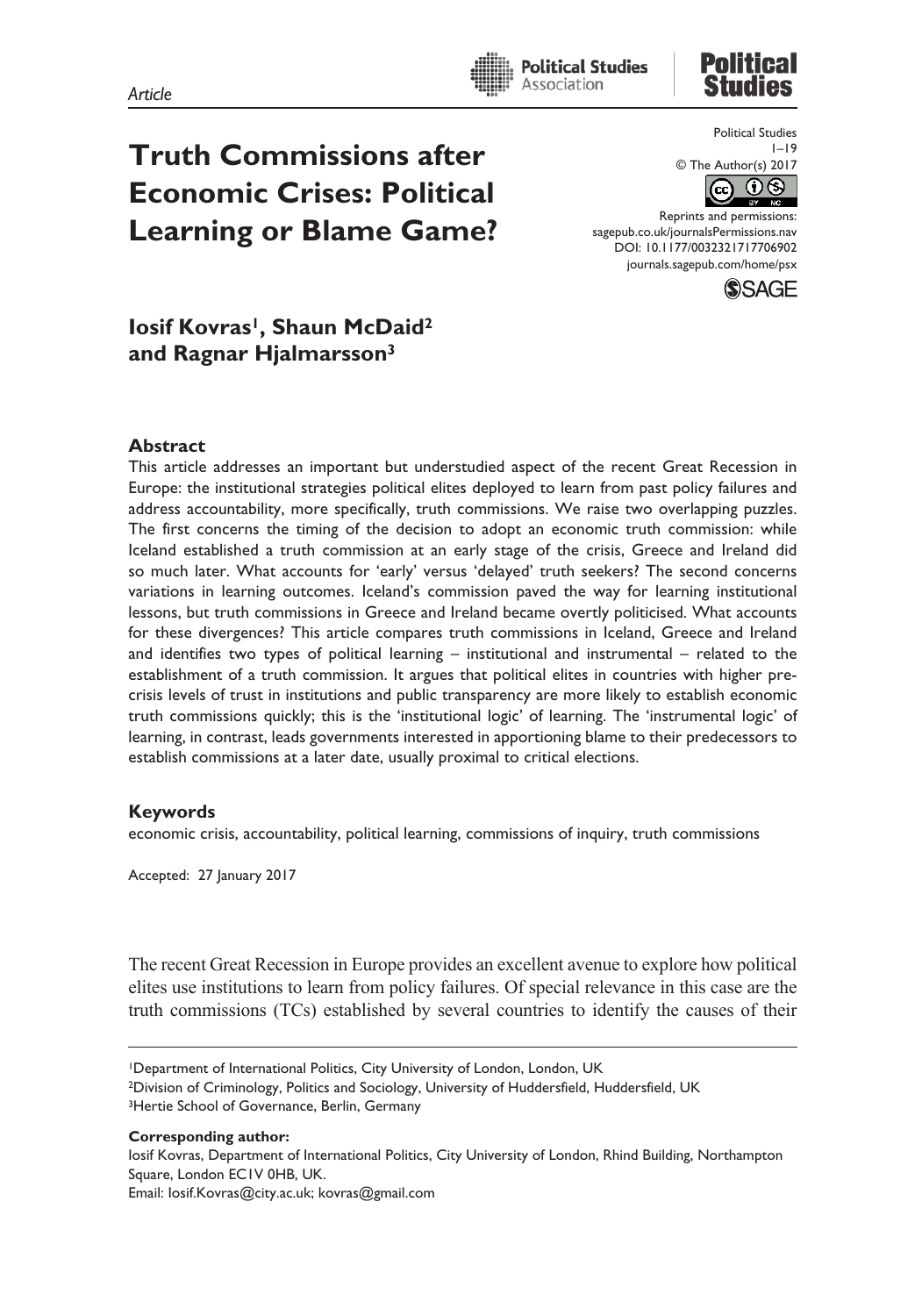economic meltdowns. Their goal was to document institutional, political and/or individual failures and publish reports offering guidelines for institutional, policy and regulatory reforms. These particular TCs constitute an institutional innovation. Their sudden appearance, coupled with differences across countries, prompts numerous questions, two of which we seek to answer here. First, what explains the decision to set up a TC after an economic crisis? Is there a uniform explanation for their establishment or does this vary? Second, why in certain countries did political elites attempt to use TCs for political gain, while in others, they favoured restoring trust to state institutions over partisan considerations?

This article addresses these questions by looking at three economic TCs: the Icelandic Special Investigation Committee (SIC), established in 2008; the Greek Committee on Public Debt, established in 2015; and Ireland's Parliamentary Banking Inquiry (BI), established in 2014. From the comparison, we identify two types of political learning displayed by political elites related to the establishment of a TC. The first, *institutional learning*, applies to countries where rebuilding trust after a major economic crisis is important for political elites: here, levels of public transparency and trust in institutions were already high in pre-crisis periods, and a TC appeared in the early stages of the crisis. The second, *instrumental learning*, applies to countries where newly elected governments had no direct involvement with the arrival or immediate (mis)management of the crisis. Here, TCs were only established when seen as expedient, usually before or after critical political events such as elections or International Monetary Fund (IMF) bailout negotiations. In effect, they were useful devices to blame predecessors and gain electoral spoils.

This article is divided into seven sections. The section 'TCs, Transitional Justice and Economic Crises' defines TCs and explains why the term can be used to describe the institutions under study. The section 'The "Blind Spot" of Political Learning' shows how the concept of political learning can help us understand the decision to adopt TCs. The section 'Puzzles and Research Design', discusses the research methodology and design, while the following section, 'Alternative Explanations' considers several alternative, albeit unsatisfactory, hypotheses as to why governments adopt economic TCs. The section 'Institutional versus Instrumental Learning' develops a new theoretical framework to explain the adoption of TCs by governments at either early or late stages: institutional learning for early adopters and instrumental learning for late adopters. The final two sections explore each type of learning in turn, with case studies of institutional learning (Iceland) and instrumental learning (Ireland and Greece). The article concludes by evaluating the success of these mechanisms and identifying their flaws. As will be shown, the instrumental approach to learning can backfire on governments, downplaying instead of highlighting the role their predecessors played in the crisis.

# **TCs, Transitional Justice and Economic Crises**

Transitional justice is a framework usually associated with dealing with the past in post-conflict societies (Kritz, 1995). It points to the importance of learning from the past and explores the impact of different policies of formal acknowledgement of wrongdoing, including prosecutions (Sikkink, 2011), TCs (Wiebelhaus-Brahm, 2010) and amnesties or partial impunity (McEvoy and Mallinder, 2012) on the quality of the emerging political institutions.

TCs are independent, officially sanctioned, fact-finding mechanisms tasked to investigate and document patterns of past human rights violations, often following a political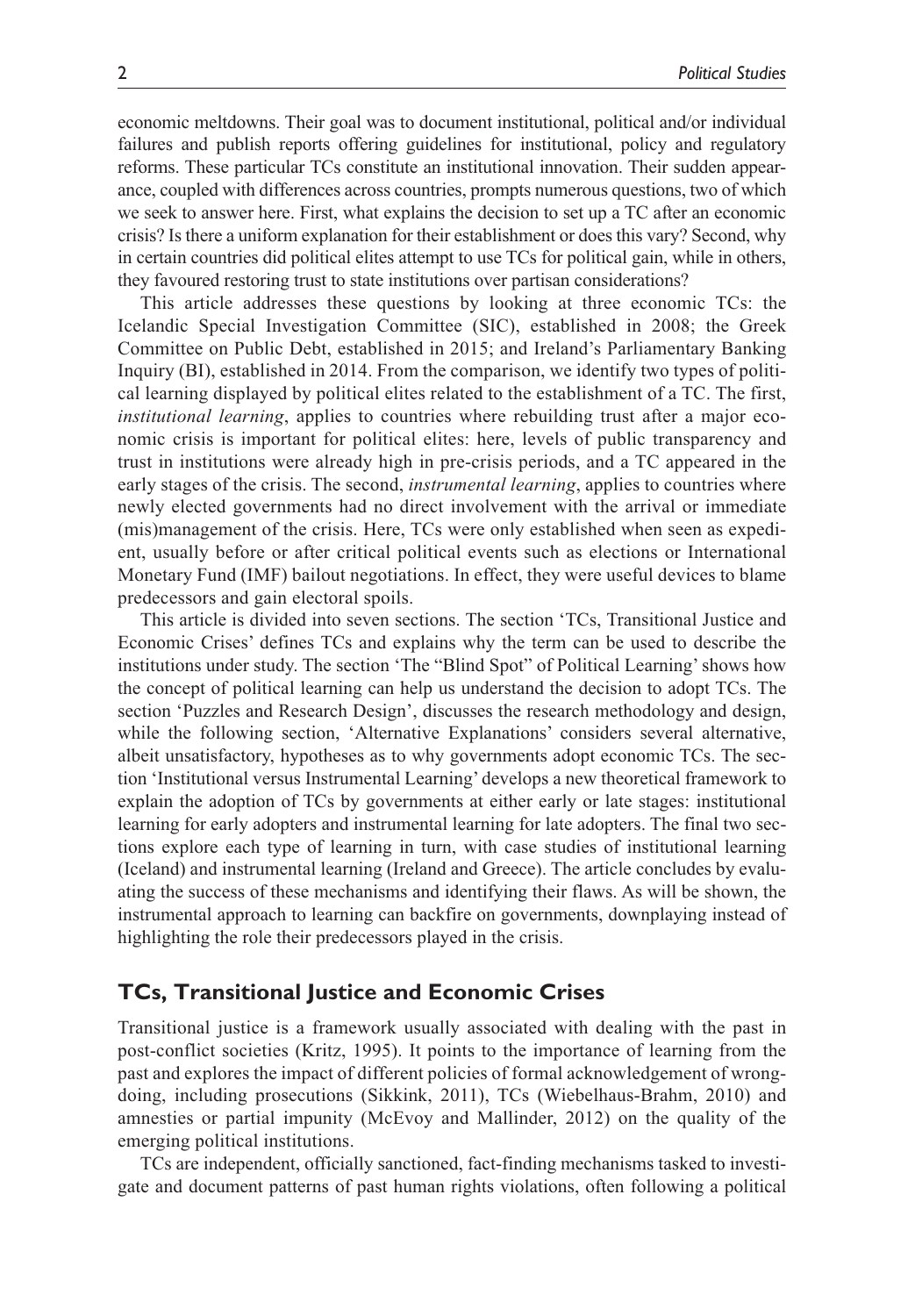transition from conflict to peace or from authoritarianism to democracy (see Freeman, 2006; Hayner, 1994; Wiebelhaus-Brahm, 2010). They are usually vested with investigative powers, ranging from subpoenaing and taking testimonies from victims to overseeing forensic investigations. They prepare a final report with their findings and offer recommendations to improve the quality of human rights. The first TCs were established in Latin America in an effort to shed light on clandestine patterns of crimes, such as finding the whereabouts of the disappeared: those persons kidnapped and secretly buried by authoritarian regimes (Kovras, 2017). Since then, particularly after the global prominence of the post-apartheid South African Truth and Reconciliation Commission (TRC), TCs have diffused globally. While TCs have historically been associated with the study of violence and political change, their use has become more mainstream, used, for example, to analyse economic and social change, both of which have a powerful impact on citizens' lives (Michalowski, 2014).

The transitional justice framework  $-$  TCs in particular  $-$  is relevant to this study for three reasons. First, transitional justice is conceptually based on the assumption that transitions are 'critical junctures' and decisions have long-term potential to determine the quality of the emerging democracy (Olsen et al., 2010; Sikkink, 2011). Thus, it implicitly considers learning from the past to be an instrument of political and institutional reform. The intuitive question in most 'transitions' is whether societies which do not deal with past policy failures or look for the causes of a crisis are condemned to repeat their mistakes, including in the economic sphere. To give a comparative example, on one hand, despite dealing proactively with the human rights abuses of the 'dirty war' (1976–1983; Sikkink, 2011), Argentina has not addressed the causes of its economic collapse in the early 2000s (Panizza, 2014). On the other hand, following the Great Depression of the 1930s, the US Senate mandated the Pecora Commission to identify the causes of the 1929 Wall Street Crash. In addition to analysing the preconditions, Pecora suggested innovative institutional reforms, resulting in the Glass-Steagall Act; this led to the separation of commercial from investment banking which ultimately protected markets from a financial crisis for several decades.

Second, in the aftermath of gross human rights violations and also after economic meltdown, state institutions are severely weakened and state-society relations fractured. The examination of transitional justice in general and TCs in particular can be useful to determine how and why political elites deploy (or refrain from using) institutional mechanisms to restore trust in the state.

Third, and most importantly, TCs and other truth recovery initiatives are mandated to uncover and publicly acknowledge something 'hidden' in the past, for example, the above-mentioned disappearances in Latin America. Contemporary financial crises are equally hidden. They are complex and technical, often occurring in distant or virtual locations, enabling only a minority of experts to understand their root causes (see Helleiner and Pagliari, 2011; Palan, 2006). Economic TCs, like their sister commissions in Latin America, have the capacity to 'uncover' complicated processes unseen by most citizens but affecting their daily lives.

TCs are recognised as establishing simplified, yet authoritative, narratives of the causes of crisis that can be easily understood by the general public. These backwardlooking mechanisms document patterns of political, economic or institutional failure; their mandate is restricted temporally, and they are assigned investigative powers. The economic commissions discussed here (Iceland, Ireland and Greece) exemplify this format. Table 1 summarises the composition, mandate and independence of each.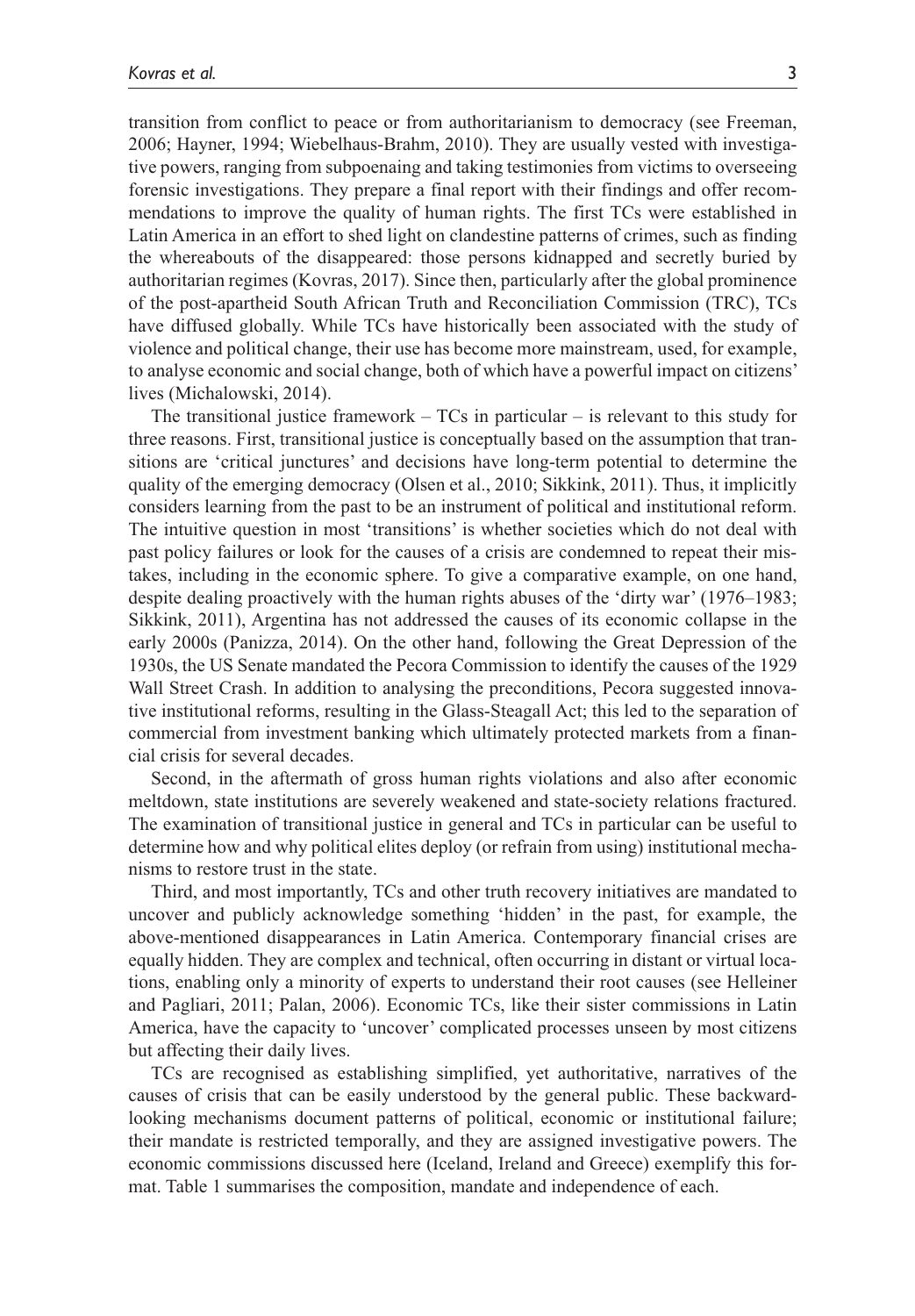| <b>State</b> | Mandate                      | Composition                                       | Level of independence                                               |
|--------------|------------------------------|---------------------------------------------------|---------------------------------------------------------------------|
| Iceland      | Institutional and individual | Ombudsman, judge;                                 | Appointed by parliament/                                            |
|              | causes of meltdown           | academic                                          | independent                                                         |
| Greece       | Audit debt                   | Politicians; experts;<br>members of civil society | Appointed by president of<br>parliament/controlled by<br>government |
| Ireland      | Collapse of banks; policy    | Politicians; expert                               | All-party parliamentary                                             |
|              | conditions leading to same   | witnesses                                         | committee                                                           |

**Table 1.** Composition of TCs in Iceland, Greece and Ireland.

TCs usually include experts, including judicial authorities, academics and public administrators; their concern is identifying broad patterns of political, legal and institutional failure. The key objective of their final report is to convert these failures into policy recommendations. Fact-finding commissions have been mushrooming around the world; however, we need to distinguish between TCs and other truth recovery bodies. Otherwise we risk defining all such mechanisms as TCs and devaluing their unique qualities.

TCs usually differ from technical commissions or parliamentary inquiries in their investigative scope, composition and the periods under scrutiny. In the economic realm, technical reports ordered by politicians or independent authorities tend to focus on specific aspects of crises, such as the collapse of a single bank or the role of regulators. For example, the UK Financial Services Authority (FSA, 2008, 2011) prepared reports on the Northern Rock and the Royal Bank of Scotland fiascos. As the mandate and scope of these investigations remained narrow and particular, they cannot be considered TCs. The 'Turner Review', tasked to identify flaws in the UK banking system, had a more expansive target of investigation (FSA, 2009). Still, it was primarily a 'review' of existing regulatory practices, not a broader narrative of what went wrong. The truth recovery initiatives under scrutiny in this article were asked to critique the established institutional framework, hence their categorisation as TCs. Also common to the three cases is the (theoretical) authority vested in them by national parliaments, another factor separating TCs from other report-producing bodies serving similar functions (Hayner, 1994: 604).

## **The 'Blind Spot' of Political Learning**

Political learning has been studied by many scholars in many ways, some considering individuals and others focusing on institutions (Bermeo, 1992; Mishler and Rose, 2007; Soss, 1999). For Nancy Bermeo (1992), political learning is a process whereby beliefs and tactics are modified following 'severe crises, frustrations, and dramatic changes in environment' (p. 274). Such events force re-evaluation of the ideas informing past actions.

Political economists have already explored learning processes after major crises. Many have convincingly illustrated how an economic meltdown can challenge economic orthodoxy and engender new ideas in policymaking (Blyth, 2001; Chwieroth, 2010; Culpepper, 2008; Hall, 1986). And many studies consider the long-term consequences of ideational shifts, for example, attitudes to former political regimes. However, although it is now common wisdom that crises stimulate political learning, we have limited knowledge of the institutional mechanisms guiding this process.

Some say that despite the impact of crises, opportunities for learning and reform are fewer than often thought (Boin and 't Hart, 2003). Arjen Boin et al. (2008) contend that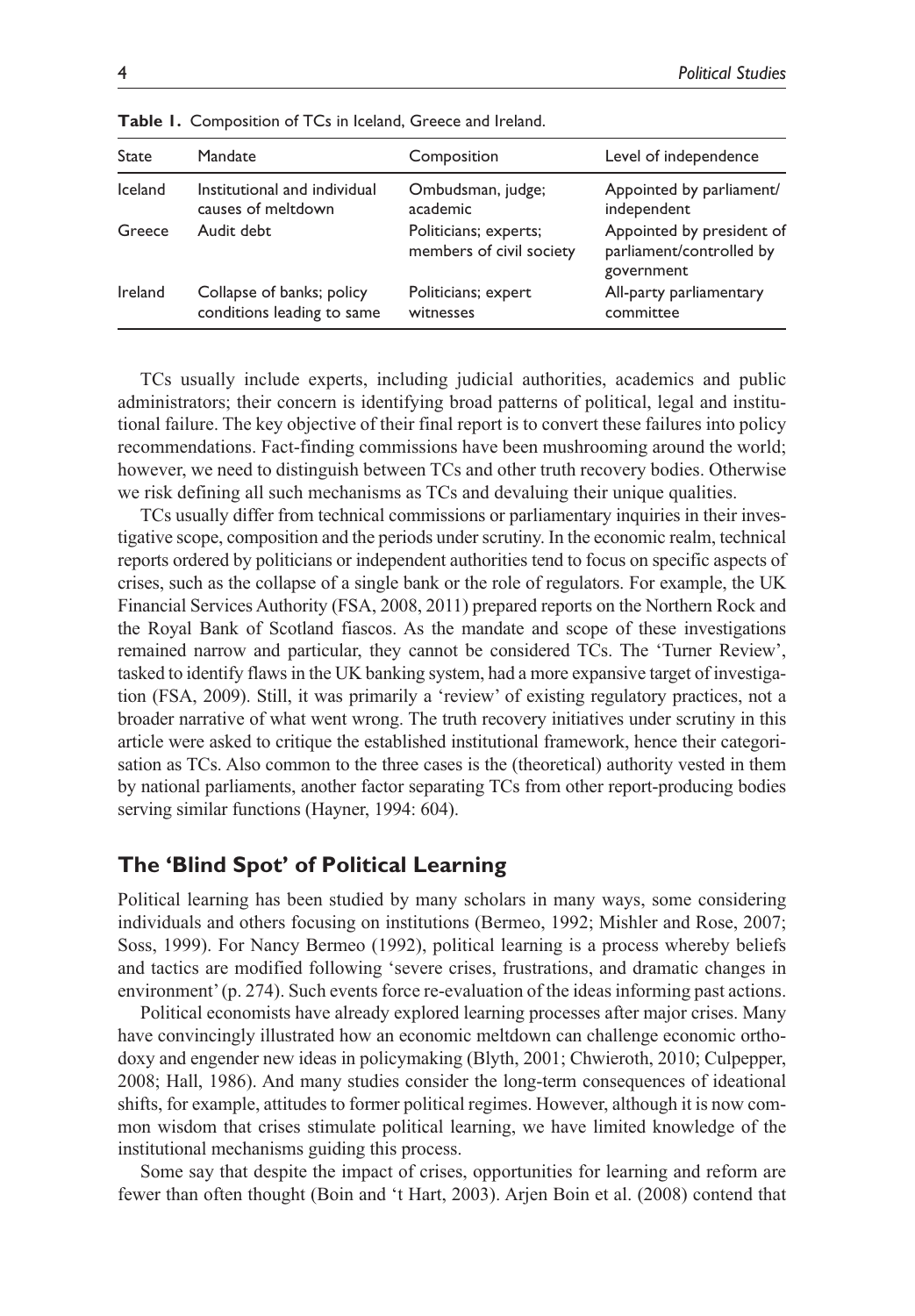while one would expect 'political learning to get to the heart of "what went wrong" and ensure that "the facts" become available' to inform future policy decisions, such an outcome is by no means 'the norm' (pp. 14–15). They suggest investigations into crises rarely produce clear lessons, with some notable exceptions, such as the Hillsborough stadium disaster or the unsafe convictions of the 'Birmingham six' in the United Kingdom. Indeed, they say such investigative mechanisms are often themselves sites of contestation and politicised wrangling.

Such argumentation draws a strict dividing line in the debate on political learning: either crises provide valuable opportunities to learn lessons from past mistakes or their potential to drive such processes is limited. But is it not also possible that different types of learning occur during crises, and that these are shaped, at least partially, by the institutional mechanisms established to drive the process? In effect, studying the institutional mechanisms set up to deal with the crisis can reveal a lot about whether and how political elites learn from the past and what type of lessons they glean from past policy failure. This is something the literature on political learning has not adequately explored.

Bermeo offers a useful way to examine these themes. Crises, as she puts it:

force people to re-evaluate the ideas that they have used as guides to action in the past, failures in economic policy act as turning points that frequently lead to changes in the priorities, *tactics* and strategies deployed by a 'critical mass' of learners (Bermeo, 1992: 276; emphasis added).

This allows us to address a blind spot in the literature, the 'politics' of political learning: whether and to what extent tactical manoeuvrings are driven by genuine imperatives of lesson learning (institutional learning) or by political considerations (instrumental learning), or occasionally both.

Political learning is neither homogeneous nor linear. It takes different trajectories, shaped by endogenous political realities, including electoral, ideological and symbolic politics. Crises may provide opportunities for reform. But they are also ripe moments for apportioning blame or seeking electoral gains (Boin et al., 2008; Boin and 't Hart, 2003). In the latter instance, learning is driven (or thwarted) by political actors' need to legitimise favourable discourses (or contest hegemonic narratives) about the origins of crisis: in other words, they play the blame game (Hood, 2010).

A final caveat is how to conceptualise learning. Scholars have explored different levels of learning, including but not limited to ideas, policies and institutions. In this article, we focus on the latter, exploring the institutional mechanisms that convert past failures into lessons (for a more detailed operationalisation, see below). Given the temporal proximity of the economic crises and the commissions under investigation, it is impossible to trace their full impact on policy or to define major ideational shifts. Although we acknowledge that the three levels of learning occasionally overlap, we focus on institutions, believing that the institutional mechanics of learning can reveal a great deal about the other two by illuminating the political drivers shaping policy responses.

### **Puzzles and Research Design**

To understand the institutional strategies political elites deploy to deal with accountability and learning from crises, we address two overlapping, puzzling questions. The first concerns the timing of the decision to adopt an economic TC: while Iceland established a TC at an early stage of the crisis, Greece and Ireland did so much later. What accounts for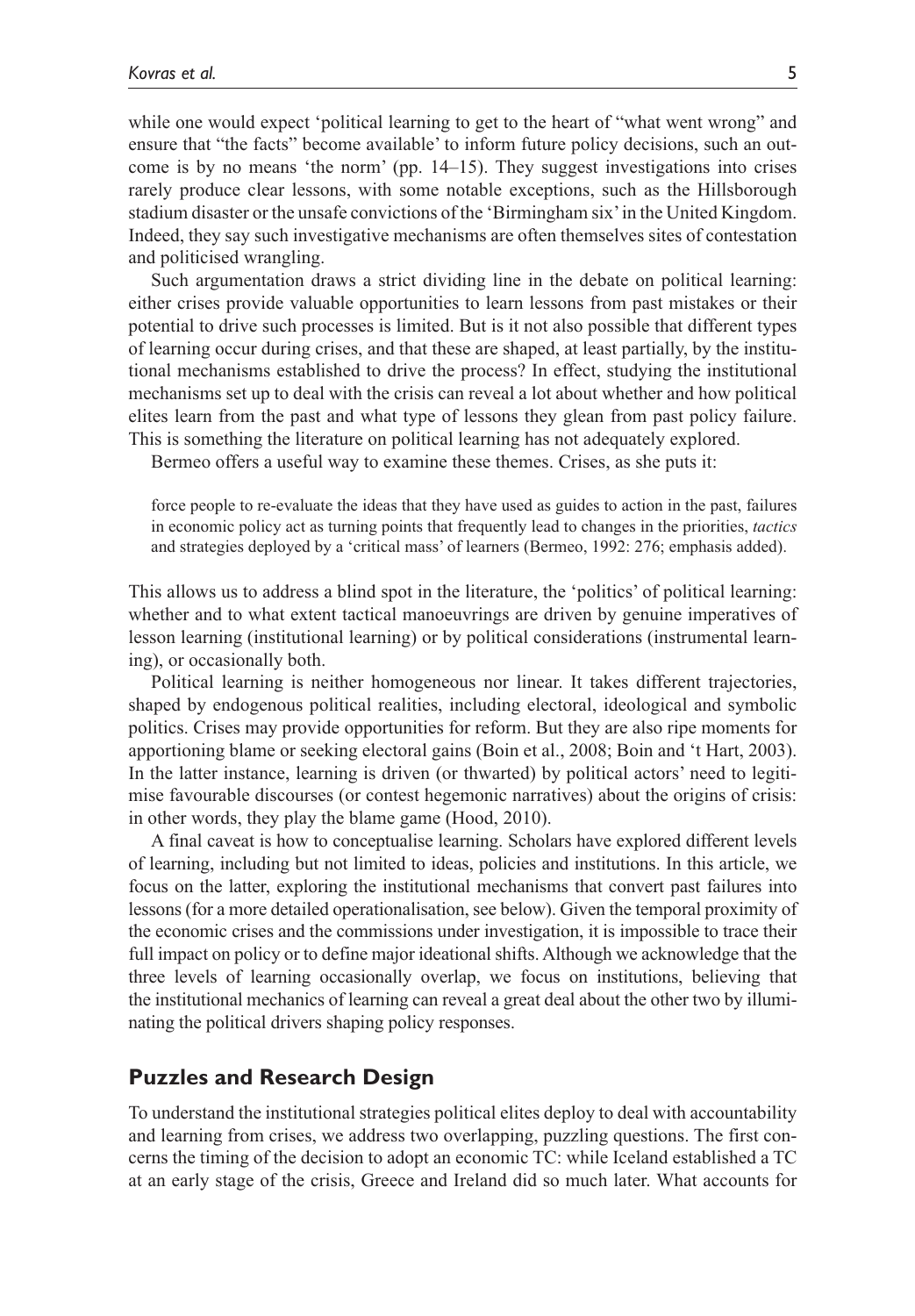'early' versus 'delayed' truth seekers? The second concerns variations in learning outcomes. Iceland's commission paved the way for learning institutional lessons, but TCs in Greece and Ireland became overtly politicised. What accounts for these divergences?

Our questions call for a comparative research design (Lijphart, 1971). While difficult to generalise conclusions from single-case studies, large-n quantitative analyses are frequently based on 'conceptual stretching' (Sartori, 1970). Small-n comparisons inspire more confidence in the accurate measurement of the chosen concepts, a key element in theory development (George and Bennett, 2005). We draw on 'comparable cases' that are puzzling in their outcomes (Lijphart, 1971; Przeworski and Teune, 1970). More precisely, we compare cases with similar background conditions but slightly different policy responses. To understand the decision to adopt TCs and the timing, we carry out process tracing for our three case studies based on qualitative interviews with politicians and policy-makers who established or participated in the commissions and on the archived proceedings of the TCs (George and Bennett, 2005).<sup>1</sup> We draw extensively on official publications of the commissions, including interim or final reports, minutes from their meetings, press releases and witness statements to the TCs by current and former political leaders in the chosen countries, as the most reliable sources to understand both the rationale for their original adoption and the scope of their investigation. This is triangulated with references to mainstream national newspapers – excluding tabloids – where appropriate. Our objective is to trace the learning process by focusing on the reports of the commissions, hence the focus on their proceedings. Such evidence includes the testimony of key political figures in power during the crises, as well as those in opposition who won subsequent critical elections. This allows us to observe whether, and to what extent, politicians sought to use the TCs instrumentally as a partisan blame game or as a non-partisan tool for learning lessons.

We acknowledge that the small number of cases increases the potential for the problem of 'too few cases, too many variables' (Collier, 1993). This is not determined by our research design but by the fact that the universe of cases is small. Economic TCs are relatively novel. Hence, we are analysing a fluid and emerging phenomenon which remains open to future refinement of our hypotheses with the emergence of new cases. To minimise the impact of this methodological reality, we compare three of the most prominent cases while ruling out several alternative explanatory hypotheses.

# **Alternative Explanations**

The *type* of crisis may explain why an economic TC is set up. Greece had a debt crisis, while Iceland and Ireland had banking crises, possibly making it easier for the former to look for individual culprits and for the latter to evade responsibility by pointing to 'reckless' bankers. This hypothesis does not hold, as all three countries established TCs.

Structural and political explanations might be more useful. Perhaps it is not solely the type or depth of crisis but its political management that matters. As Table 2 shows, in countries where leaders negotiated IMF programmes, the consequences of the crisis were mitigated or spread over a longer period. However, in countries suffering banking-sector collapses before emergency financing was agreed upon, the popular pressure to establish a TC to ascertain the causes is evident, as in Iceland. But this fails to account for the decision of countries already in IMF programmes to adopt TCs, such as Greece and Ireland. Clearly, the situation is complicated, and a single explanation is inadequate.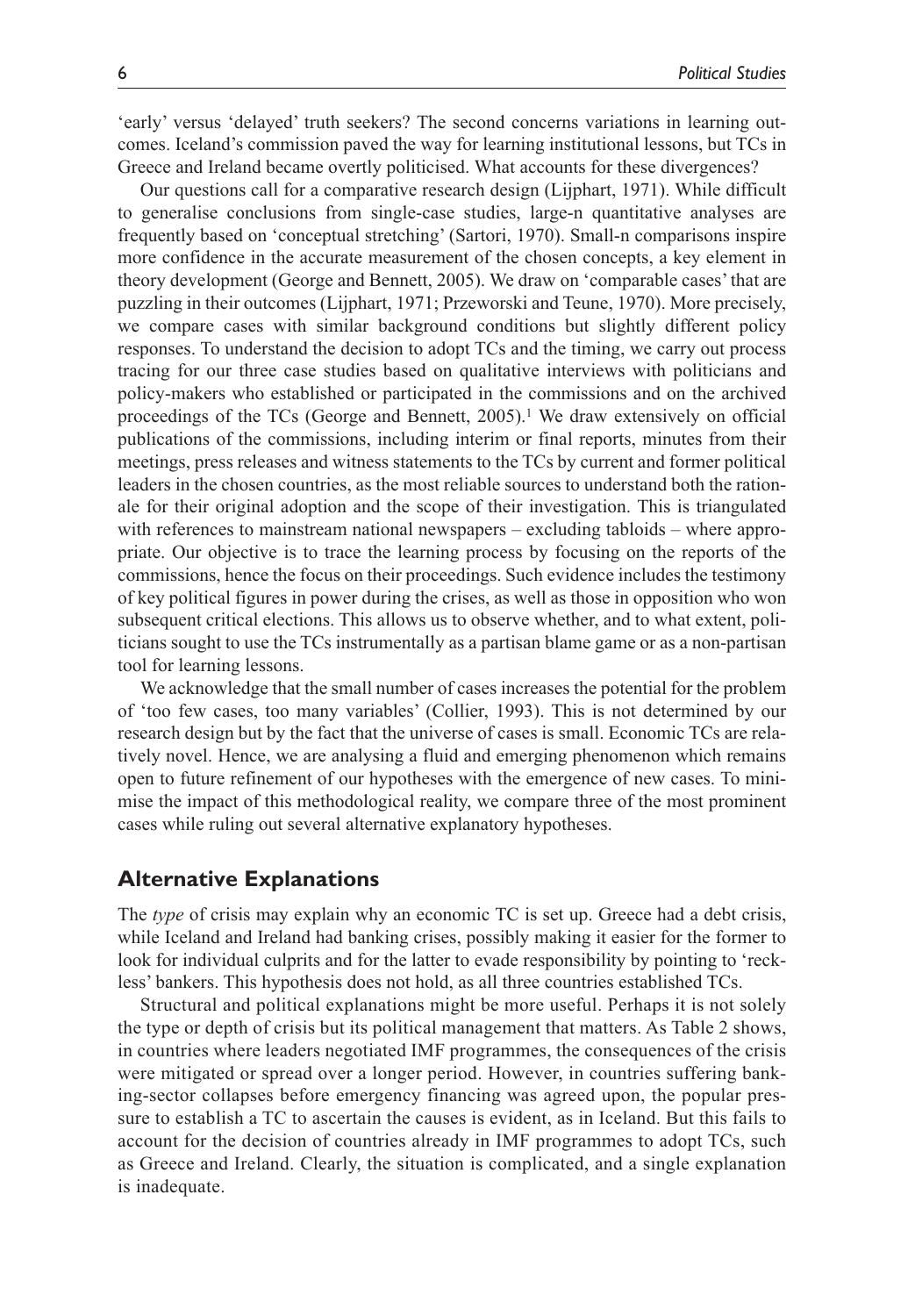|         | Peak year |      |         |         |         | Trough year Peak GDP Trough GDP Difference Difference (%) |
|---------|-----------|------|---------|---------|---------|-----------------------------------------------------------|
| Iceland | 2007      | 2009 | 21.295  | 12.887  | 8.408   | -39                                                       |
| Greece  | 2008      | 2013 | 354.461 | 239.862 | 114.559 | -32                                                       |
| Ireland | 2008      | 2010 | 274.919 | 221.357 | 53.562  | 19                                                        |

**Table 2.** Depth of Crisis (Peak to Trough) and Number of Years in Recession.

GDP: gross domestic product.

**Table 3.** Two Types of Learning after Crisis.

Type of learning Chectives **Focus** Focus Timing Institutional learning Rebuild trust/legitimacy Protect institutions in the future Institutional failure Early after crisis Instrumental learning Create favourable political Policymaking failure After critical election narrative Blame game Electoral gains (new parties and demise of dominant parties)

# **Institutional vs. Instrumental Learning**

A common thread linking all countries experiencing economic crises is the challenge to political and judicial institutions. Economic shocks raise questions about accountability, responsibility and learning from policy failures. Questions such as 'whose fault was it?', 'what went wrong?' or 'how did our institutions not prevent the disaster?' are commonly asked. The response of political elites and institutions varies according to the expectations of the public in different countries.

We hypothesise that political leaders in countries with high pre-crisis levels of trust in institutions, such as Iceland, will be more responsive to popular calls for accountability (Table 3). An institutional logic will drive learning from policy failures, largely independently of political considerations or ideology. Here, TCs are useful mechanisms to convert failures into lessons to prevent future crises. The logic of *institutional learning* and the need to rebuild trust in institutions are expressed by elites across the political spectrum. Thus, we expect an economic TC to be established early in the crisis, irrespective of the ideological orientation or the degree of culpability of the incumbent government. Similarly, we expect cross-party support for such an endeavour. Institutional learning is premised on securing the long-term legitimacy of the democratic regime and trumps short-term party-political considerations. Therefore, political elites will establish a TC even if the final report risks putting political blame on them, not least because the electoral and legitimacy cost of inaction would be much higher. Responsiveness to public calls for accountability and learning from one's own policy failures to strengthen institutions are twin features of institutional learning.

This hypothesis is supported by empirical evidence. Table 4 summarises average levels of trust in central political institutions (national parliament, government and judiciary) across our cases in the five pre-crisis years, defined here as the signing of an IMF programme. To measure perceptions of public transparency, we consider the average perception of corruption (in parliament and the judiciary) for the same periods, with the most common indicators and sources (Eurobarometer, European Social Survey and Corruption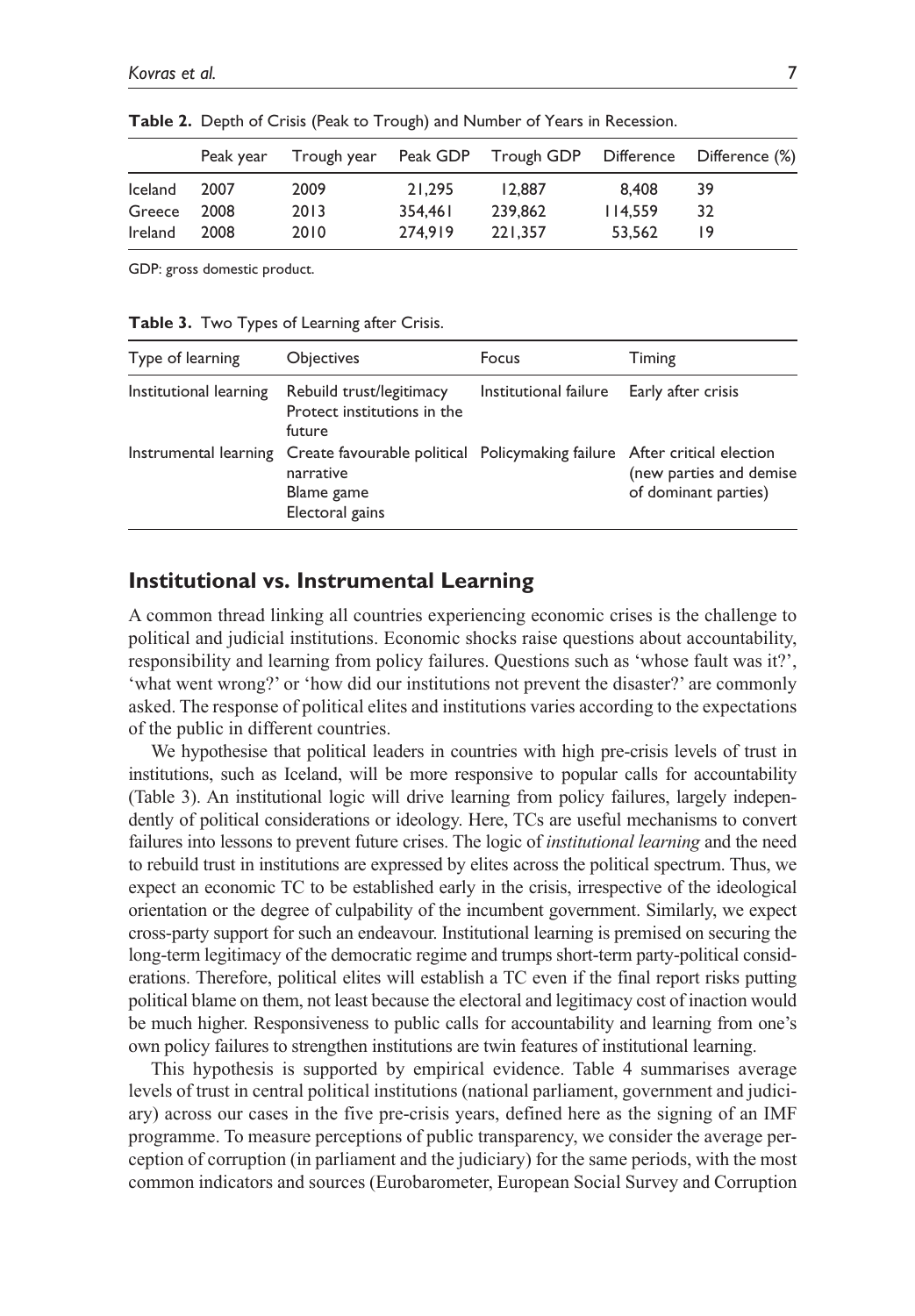| Country | Average trust (%) | Average CPI $(I-I0)$ |  |
|---------|-------------------|----------------------|--|
| Greece  | 49.10             | 4.36                 |  |
| Iceland | 59.70             | 9.38                 |  |
| Ireland | 40.80             | 7.60                 |  |

**Table 4.** Average Pre-Crisis Levels of Trust in Institutions (Judiciary, Parliament and Government) and Public Transparency (Perception of Corruption in Judiciary and Parliament).

CPI: Corruption Perception Index; IMF: International Monetary Fund.

Period under investigation 5 years prior to the signing of the IMF programme.

Sources: Eurobarometer, European Social Survey and Corruption Perception Index (Transparency International).

Perception Index) used to measure trust and transparency. While sometimes contentious, these metrics are useful for mapping political trends. A glance at the table shows that Iceland is an outlier, with considerably higher levels of trust and transparency. In this case, high public expectations of ascertaining responsibility for past failure locked political leaders into a logic of institutional learning; this explains why Iceland's political elites established a commission almost immediately and why it was the incumbent government which did so.

This does not explain the decision to adopt a TC in Greece and Ireland. Here, we see a second type of learning, *instrumental learning*. In both countries, there is a minimum level of trust in public institutions but it is insufficient to lead to the outcome seen in Iceland. Instead, TCs emerged as a result of political elites' decision to play the blame game, with the post-crisis government hoping to create authoritative public (and fingerpointing) narratives of the causes of the crisis to suit its own interests. Learning from the past, then, is instrumental, geared towards ideological and policymaking critiques of previous governments, not a bid to highlight institutional failures. Simply stated, such TCs are a convenient mechanism to instrumentally use past policy failures to perpetuate the new governing party's discourse of blame, and the timing of their adoption depends on a critical election leading to the demise of one party and the rise to power of another.

Two caveats are in order. First, there is a relative dearth of knowledge of the operationalisation of the concept of learning. Learning means different things to different scholars. To explain what learning entails in the contexts of TCs and to support our theoretical framework with observable empirical phenomena, we establish three sets of indicators to determine the instrumental or institutional pathway of learning, focusing on the three key stages in the life of TCs: the 'decision to adopt', the 'mandate' and the 'report'.

The decision to adopt is crucial, with the potential to explain the timing and political dynamics that paved the way for the establishment of the commission in the first instance. When a commission is set up or whether there is cross-party consensus can reveal a lot about the instrumental or institutional logic behind it. As the existing literature on TCs explains, the specific mandate is critical in shaping the boundaries of learning (Chapman and Ball, 2001). What is the temporal scope of the investigation? Which issues are included or sidelined from its mandate? Does it focus narrowly on bad decision-making of individuals or on broader patterns of institutional failure? What is its level of independence from power-holders? These critical questions shape the type of learning. Finally, the afterlife of the commission is pivotal. Does the TC publish a report, and if it does, what type of recommendations does it offer? More importantly, is there a follow-up to implement the recommendations or not? These observable indicators can determine whether a particular commission is driven by institutional or instrumental learning (Table 5).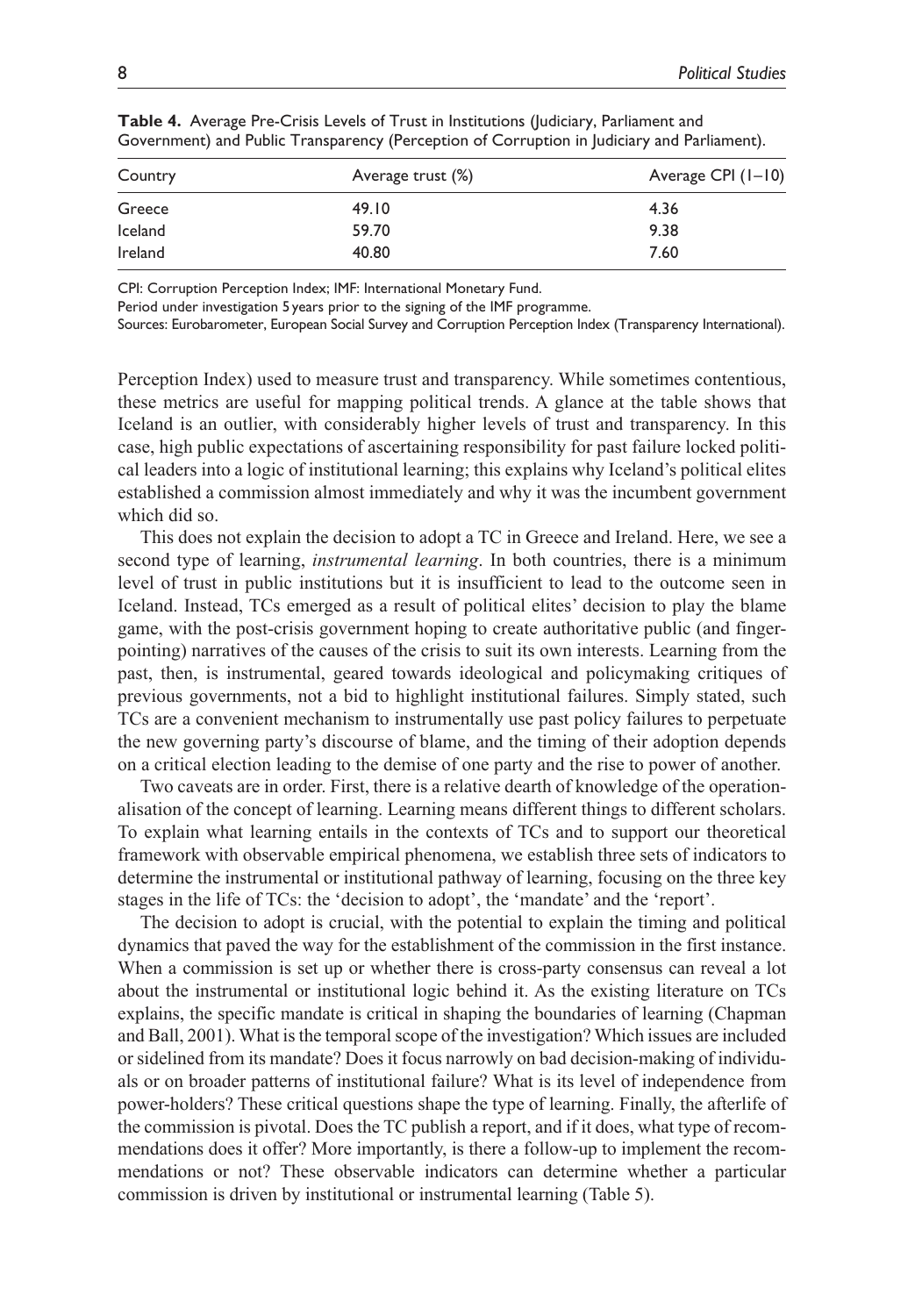| <b>Steps</b>      | Observable indicators                          |  |  |  |
|-------------------|------------------------------------------------|--|--|--|
|                   |                                                |  |  |  |
| Decision to adopt | Political timing of adoption                   |  |  |  |
|                   | Political support                              |  |  |  |
| Mandate           | Temporal scope                                 |  |  |  |
|                   | Investigative powers                           |  |  |  |
|                   | Scope of investigations                        |  |  |  |
|                   | Issues included                                |  |  |  |
|                   | Level of independence from politicians         |  |  |  |
|                   | Focus on patterns of institutional flaws       |  |  |  |
| Final report      | Publication of report                          |  |  |  |
|                   | Scope of recommendations                       |  |  |  |
|                   | Follow-up activities to act on recommendations |  |  |  |
|                   | Cross-party support for recommendations        |  |  |  |

|  |  |  |  |  | Table 5. Types of Learning and Truth Commissions. |
|--|--|--|--|--|---------------------------------------------------|
|--|--|--|--|--|---------------------------------------------------|

Second, the two types of learning are not mutually exclusive; as will be seen, the two logics often co-exist, creating a dynamic explanatory framework. In effect, it is not exclusively the logic of principles that guides political elites to follow the institutional learning pathway; rather, the institutional framework raises the electoral cost of inertia or partisanship. Equally, it may not be avarice alone that leads new governments to follow an instrumental pathway, especially as the instrumental approach often delivers sub-optimal outcomes for them, as our case studies demonstrate.

### **Institutional Learning**

#### *Iceland's Special Investigation Commission*

In October 2008, Iceland's three major banks collapsed within a week, taking 97% of the country's banking system with them: estimated at US\$180billion, this was the third largest corporate bankruptcy on record (Johnsen, 2014). The crash ended an unprecedented period of growth, facilitated by cheap credit and exponential banking-sector growth, from 174% of gross domestic product (GDP) at the end of 2003 to about 1000% when it unravelled in 2008 (Benediktsdottir et al., 2011). While the nation was still in shock, and before any protest demands arose, Icelandic political elites moved quickly and pre-emptively, announcing that the causes of the crash would be investigated. Iceland's Special Investigation Commission (SIC; henceforth also TC) was established, the first of its kind in Europe. The process paving the way for the commission, its mandate and scope were all shaped by the institutional logic of learning.

The decision to establish this TC was made by the incumbent government, led by the right-wing Independence Party (IP). IP had held power for 18 consecutive years and was perceived responsible for the creation and (mis)management of the crisis. The only reason for political elites to set up mechanisms that could potentially incriminate them was the fear that the political costs of inaction or a cover up might be even greater. As noted above, this is arguably more common in countries with established cultures of transparency, accountability and trust in institutions. Guided by this logic, only 3 days after the banking-sector collapse, Prime Minister Geir Haarde announced that an investigative mechanism would be established to 'be clear what happened and why' (*Morgunbladid*, 12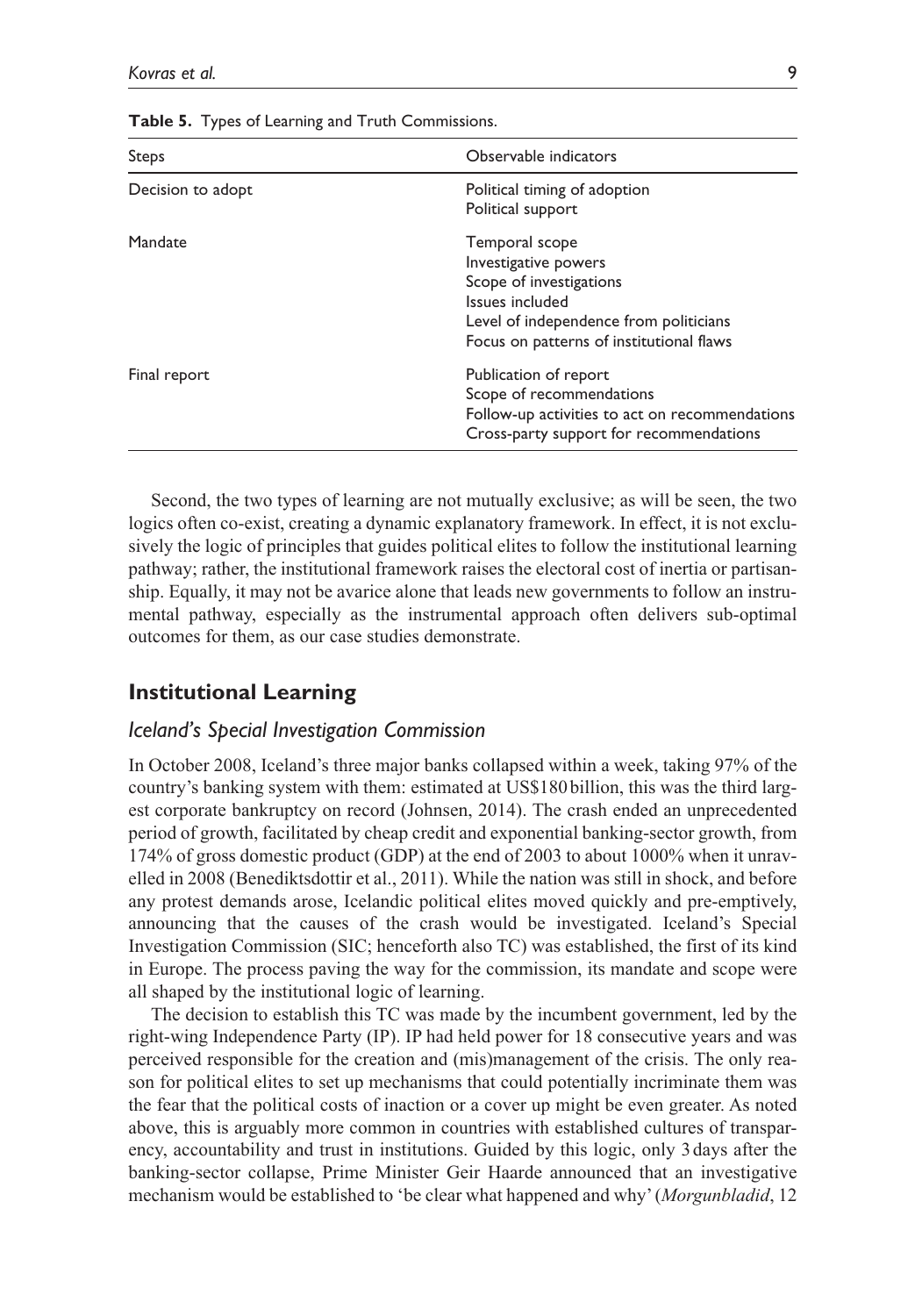October 2008: 10–11). The most senior political advisor to the leader of the Social Democratic Alliance (IP's coalition partner) said, 'It was just the right thing to do; we owed the nation an explanation of what went wrong and what needed to be fixed' (interview, Kristrún Heimisdóttir, Reykjavik, 26 May 2015). Notably, the commission had cross-party consensus, highlighting the priority of reinstating the legitimacy of the political system. An opposition leader argued, 'Geir Haarde showed considerable maturity and realised this needed to be done. The events were of such magnitude that there would never be any agreement or reconciliation unless they were thoroughly investigated' (interview, Steingrímur J. Sigfusson, leader, Left-Green Movement (LGM), Reykjavik, 2 December 2015).

The Icelandic TC's design and mandate illustrate the institutional logic of learning. For one thing, the appointed commissioners reflect the key investigative institutions of the country: a Supreme Court Judge, the Parliamentary Ombudsman and an Icelandicborn Yale economist with banking expertise. According to the Speaker of Parliament, a member of IP who tabled the bill establishing the TC, it was thought necessary that it be headed by 'irreproachable professionals that were outside of the daily grind of politics' (interview, Sturla Böðvarsson, Reykjavik, 1 December 2015). Efforts were also made to insulate the commission from party politics and reinforce its independence to ensure genuine lesson learning.

As the TC's primary objective was to reinstate trust in state institutions fractured by the crisis, its mandate and scope were correspondingly broad, namely, to:

[S]eek the truth behind the events leading to, and the causes of, the downfall of the Icelandic banks in October 2008, and related events, [to] assess whether mistakes or negligence occurred in the course of the implementation of the laws and other rules regulating and providing for control of the Icelandic financial sector [and to determine] what persons may be responsible (Althingi, 2008).

Political leaders understood its open-ended scope to be central in regaining citizens' trust. According to LGM's leader and later Minister of Finance, 'politicians realised that this (the SIC) could not be a compromise; this needed to be for real – otherwise there would be no trust' (interview, Steingrimur J. Sigfusson, Reykjavik, 2 December 2015).

To carry out the demanding investigative task, the commissioners were given exceptional investigative powers, including but not limited to subpoenaing witnesses, seizing evidence and searching premises. Obstructing the investigation was punishable by up to 2 years' imprisonment. Ultimately, the TC interviewed 147 witnesses.

To increase the potential for learning, the proceedings took place behind closed doors, and witnesses were given guarantees that statements made to the commission could not be used against them before any courts. This was to make participants feel comfortable enough to share their knowledge and at the same time to 'avoid rehearsed, standardised responses that are designed for media headlines and shifting responsibility on to others' (anonymous interview, SIC researcher, Reykjavik, 30 November 2015). In some cases, when the microphones were turned off and the official interview was over, witnesses were encouraged to talk 'off the record'. In short, identifying failures and learning from them seems to have been the genuine guiding principle.

Finally, the institutional logic of learning is evidenced in the follow-up activities. In response to the commission's report, the new left-wing government appointed a special working group of legal and public administration academics; this group made further recommendations on how the cabinet and individual governmental institutions should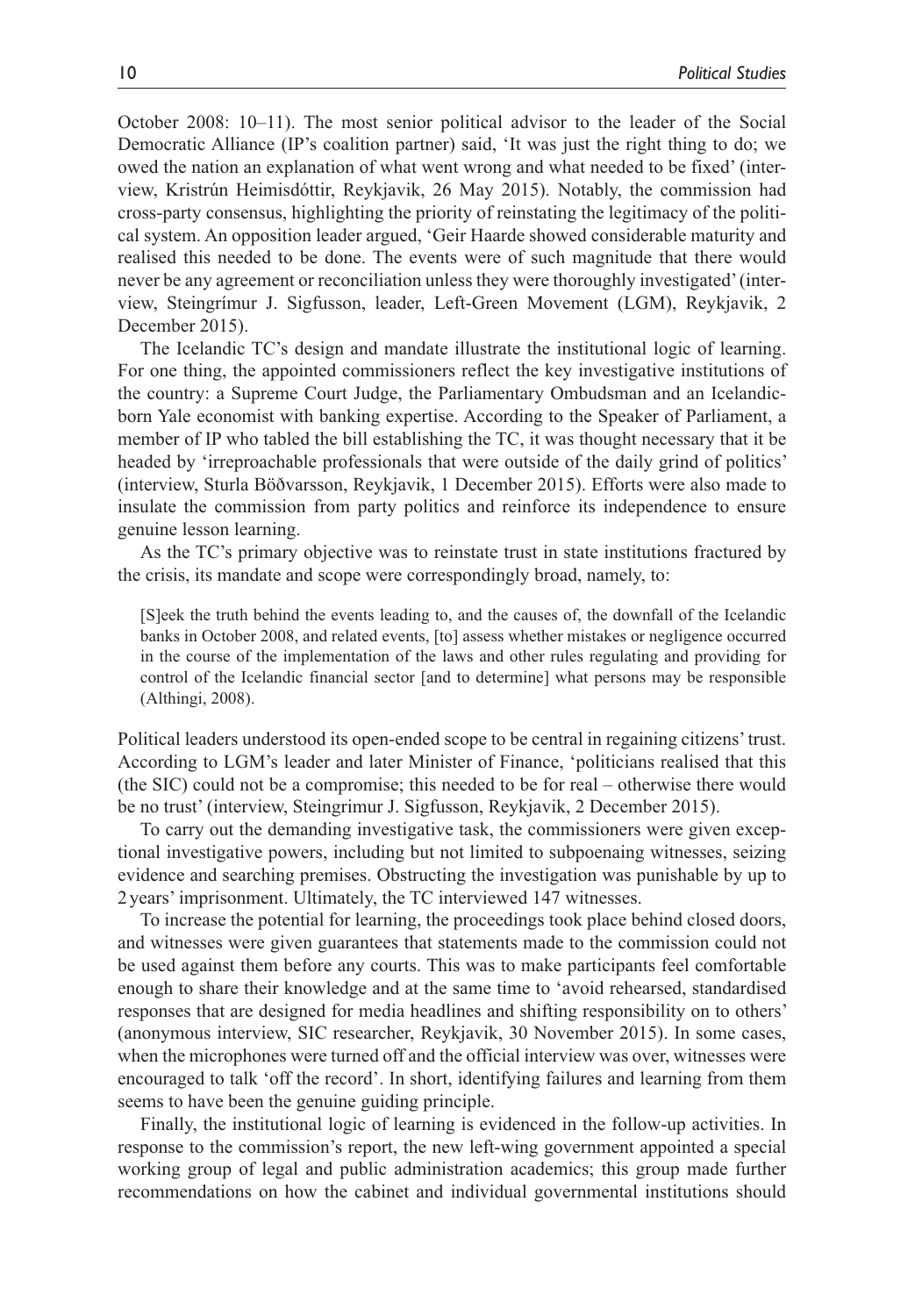respond (Forsaetisraduneytid, 2010). Over and above the executive's initial response, Parliament established a cross-party parliamentary committee to 'draw lessons from the SIC report and point to ways for reform'. In September 2010, 5months after the commission delivered its findings, the all-party committee published a 265-page report distilling the findings and noting the lessons to be learned. Based on this report, Parliament unanimously passed a resolution setting out a legislative reform agenda. 'It is important that the SIC report continues to be a guiding light', it said. Furthermore, 'it is important that everyone looks critically at their own actions and uses the opportunity that the report offers to improve society' (Althingi, 2010).

The Icelandic TC is the only mechanism in our cases to be guided by the institutional logic of learning and honouring the need to rebuild the trust of the public in institutions. In sharp contrast to the other two examples, it was swiftly established, largely independent and legitimised by ongoing cross-party consensus.

### **Instrumental Learning**

#### *Greece's Debt Audit Committee*

The economic crisis radically restructured Greece's political system (Kalyvas, 2015; Kovras and Loizides, 2014; Pappas, 2014). Support for the dominant parties, socialist PASOK and conservative New Democracy (ND), nosedived. Political polarisation was reflected in violent street protests, riots and the electoral rise of the far right (Ellinas, 2013; Ellinas and Lamprianou, 2014). The most important political development was the transformation of the Coalition of the Radical Left (SYRIZA) from a fringe party into a dominant one. The creation of Greece's TC reflects SYRIZA's rise, lending credence to our proposed theoretical framework of learning.

Despite deep recession, skyrocketing unemployment, vocal calls for accountability and violent street protests during the first 4 years of the crisis (2010–2014), attempts to investigate the causes were blocked by the dominant parties amid the pressing need to implement a harsh austerity programme. During these years, ND and PASOK, seen as responsible for creating the exorbitant Greek debt, became coalition partners, with little incentive to investigate their own policy failures. However, SYRIZA was keen to apportion blame to ND and PASOK and create a new (politically favourable) narrative to bolster its legitimacy. Accordingly, 3months after gaining power (April 2015), SYRIZA established a debt audit committee (henceforth the TC).

Such a move is not unique to Greece. Many leaders create mechanisms to settle old scores against competing political elites. What is exceptional in the Greek case is its extension of the blame game to include external actors, by challenging the legitimacy of Greek debt and seeking to negotiate a new programme with its creditors. SYRIZA's logic is best expressed by former Speaker of Parliament Zoe Konstantopoulou, the politician who created the TC:

The current government is the first in decades that did not contribute to the creation of the public debt … [T]he government is legitimised to use all available tools and arguments in order to challenge and write off the debt, or at least to stop repaying it for so long as it threatens the survival and the civil and economic rights of the Greek people.

The instrumental drive of the commission is evident in its (ideological) origins. According to a leading member of the commission, it emphasised the international systemic causes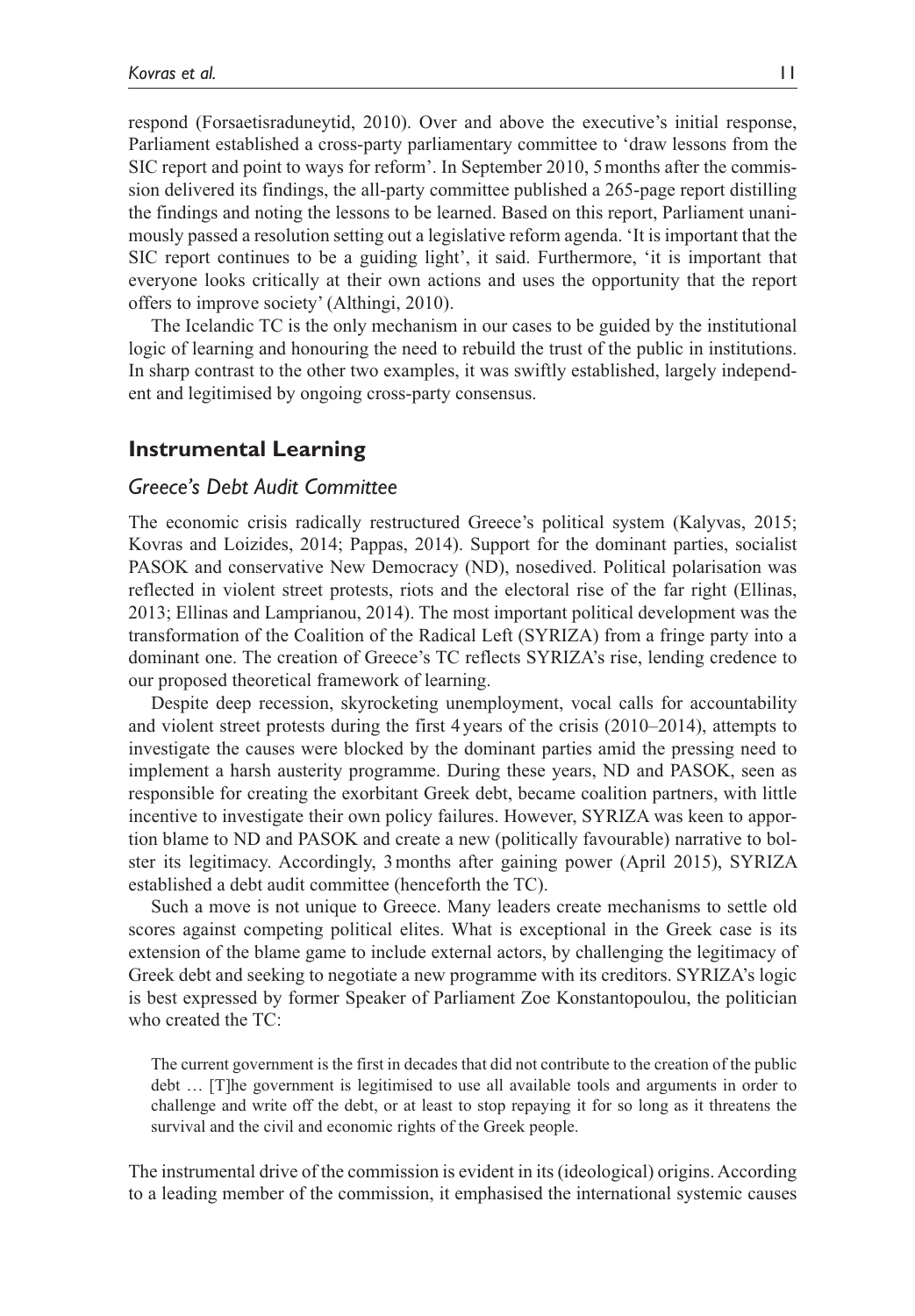of the crisis, such as the external conditionality imposed by the creditors and its impact on national sovereignty, and played up the human rights of the Greek people (interview, London, 12 December 2015).

In short, Greek ideological instrumentalism was expressed in the effort to establish a narrative supporting the view that since the debt was created by systemic international influences, it was illegal. If this narrative were established, it could be used as leverage in ongoing negotiations with creditors to forgive the debt. To this end, the commission was mandated to:

[G]ather all information relevant to the emergence and disproportionate increase in public debt, and to subject the data to scientific scrutiny in order to determine which part of the debt can be identified as illegitimate and illegal, odious or unsustainable, during the bailout period, from May 2010 to January 2015 as well as in the preceding years (Greek Debt Committee, 2015).

The Greek TC was established in April 2015, shortly after SYRIZA's victory, as a special independent commission of Parliament. Its opening session was a highly visible event addressed by the President of the Republic and attended by the Prime Minister. In sharp contrast to other TCs staffed by experts or politicians, the Greek commission included anyone who might be interested, from international civil society organisations to a folk singer. A key feature was its exclusive focus on the public debt and its exclusion of broader issues of domestic institutional failure. The narrow temporal scope, the 'bailout' period (2010–2015), is equally noteworthy. The Greek problem was framed as one created after the imposition of external conditionality in 2010, thereby excluding from scrutiny any endogenous institutional failures (i.e. corruption, tax evasion and party patronage) contributing to the debt in preceding decades.

Guided by this instrumental logic, the TC became a political tool to hit two targets at once. First, it was intended to strengthen the position of the Greek government in renegotiating the terms of previous Troika (IMF-EU-ECB) programmes. It had a predetermined conclusion, evident in its slogan: 'Audit the debt, write it off'. As the lead expert of the commission, Eric Toussaint, unambiguously stated, it could:

arm the Greek government with legal arguments on the matter of partial debt abolition during the negotiations in relation to this matter … we will determine which part of the debt can be qualified as illegitimate, illegal, odious, or unsustainable (cited in Papagiannis, 2015).

Auditing Greek public debt over three decades was a Herculean task. Nevertheless, the commission published its preliminary findings 2months (June 2015) after its first meeting and only 2weeks before the Greek government called a referendum on the terms of the new Troika programme. The timing highlights its politicised role. Not surprisingly, given the TC's ideological origins, the preliminary report concluded Greece was 'a victim of an attack premeditated and organised by the IMF, the ECB and the European Commission' (Greek Debt Committee, 2015: 2).

Second, the commission took aim at opposing domestic political elites. Although the debt was a 'premeditated' international plan, the report found 'Greek authorities conspired' to protect domestic and international financial institutions (Greek Debt Committee, 2015: 1). Greek politicians deemed responsible were not framed as incompetent or reckless policymakers but as conspirators in a consortium of foreign interests. This overlapped with a broader political narrative in which the government was (or should be) the guardian of national sovereignty. The leader of the populist right independent Greeks (ANEL), SYRIZA's junior coalition partner, argued: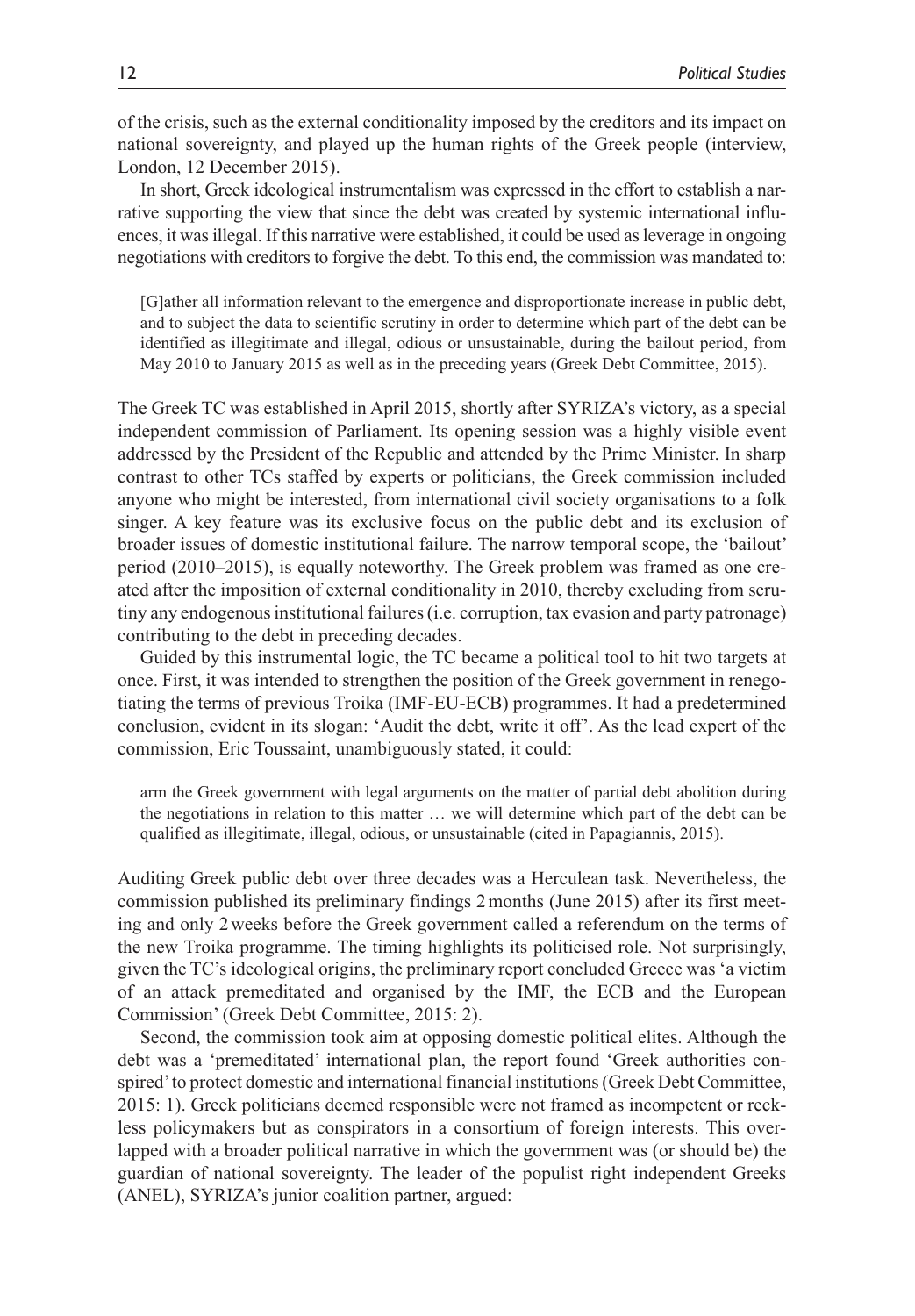Certain politicians refrain from attending this commission, and most of them participated in (previous) governments that surrendered the country and its national sovereignty over the past few years. Was this unintentional or on purpose? The commission will prove that some of them benefitted from this policy (Greek Truth Committee Session, 5 April 2015).

Paradoxically, although Greece faced predominantly a domestic public debt problem and had most to learn from illuminating well-entrenched endogenous institutional flaws, the TC virtually ignored these. By limiting its analytical gaze to systemic and external failures, it forestalled lessons useful for domestic reforms. Endemic problems such as corruption were either sidelined or framed as externally driven.

The abrupt termination of the Greek TC best illustrates its instrumental nature. Within weeks of SYRIZA's signing of a new Troika programme, in July 2015, the party withdrew its support from the TC. It did not even get to publish a final report.2 After this *volte face*, the TC was irrelevant; in fact, continuing the investigation might have been perilous for SYRIZA. Several MPs perceived the leadership's decision to agree to a new Troika programme in the summer of 2015 as capitulation. This led to a wave of MP defections, trimming the party's power to pass bills necessary to receive the new loans. These bills passed with the support of opposition parties, making it impossible for the government to settle scores with the opposition while simultaneously depending on them. Moreover, any ongoing investigative mechanism could backfire; for example, it might highlight the mismanagement of the negotiations and the adverse impact of SYRIZA's economic policy while in power, including the imposition of capital controls. For instance, members of the committee published an additional report showing the illegality of the memorandum signed by SYRIZA in July 2015. A leading figure of the commission is adamant: 'The continuation of the truth commission would have exposed the role of the government' (interview, London, 12 December 2015).

#### *Ireland's Banking Inquiry (BI) Commission*

Irish attempts to learn lessons from its banking crisis were significantly delayed, but before entering the EU/IMF programme in November 2010, the incumbent government began investigating the crisis. Its investigations produced three technocratic reports on banking and regulatory failures (Oireachtas, 2010a, 2010b) and the failure of policymakers to assess risks (Oireachtas, 2011). Such an approach, although potentially illuminating, was at odds with fuller lesson learning. It was not until after a critical election that a new government established a Banking Inquiry (henceforth the TC) to examine the factors leading to the Irish collapse from 1992 onwards.

The Irish TC took an instrumental approach to lesson learning. As in Greece, the economic crisis ruptured the party system. The dominant party, the centre-right Fianna Fáil (FF), was relegated to third place for the first time in its history (Hutcheson, 2011). In 2011, it was replaced by a coalition of the centre-right/conservative Fine Gael (FG) and social-democratic/centrist Irish Labour (Labour, 2011). This change in government spurred politicised attempts to establish accountability.

Following the election, proposals to strengthen the powers of parliamentary inquiries were advanced as part of the government's coalition programme, requiring approval in a referendum. In a pre-emptive move, the coalition stated that the TC would begin once such powers were acquired (although the original plans to increase powers of investigation were unconnected to the crisis). The referendum in October 2011 was narrowly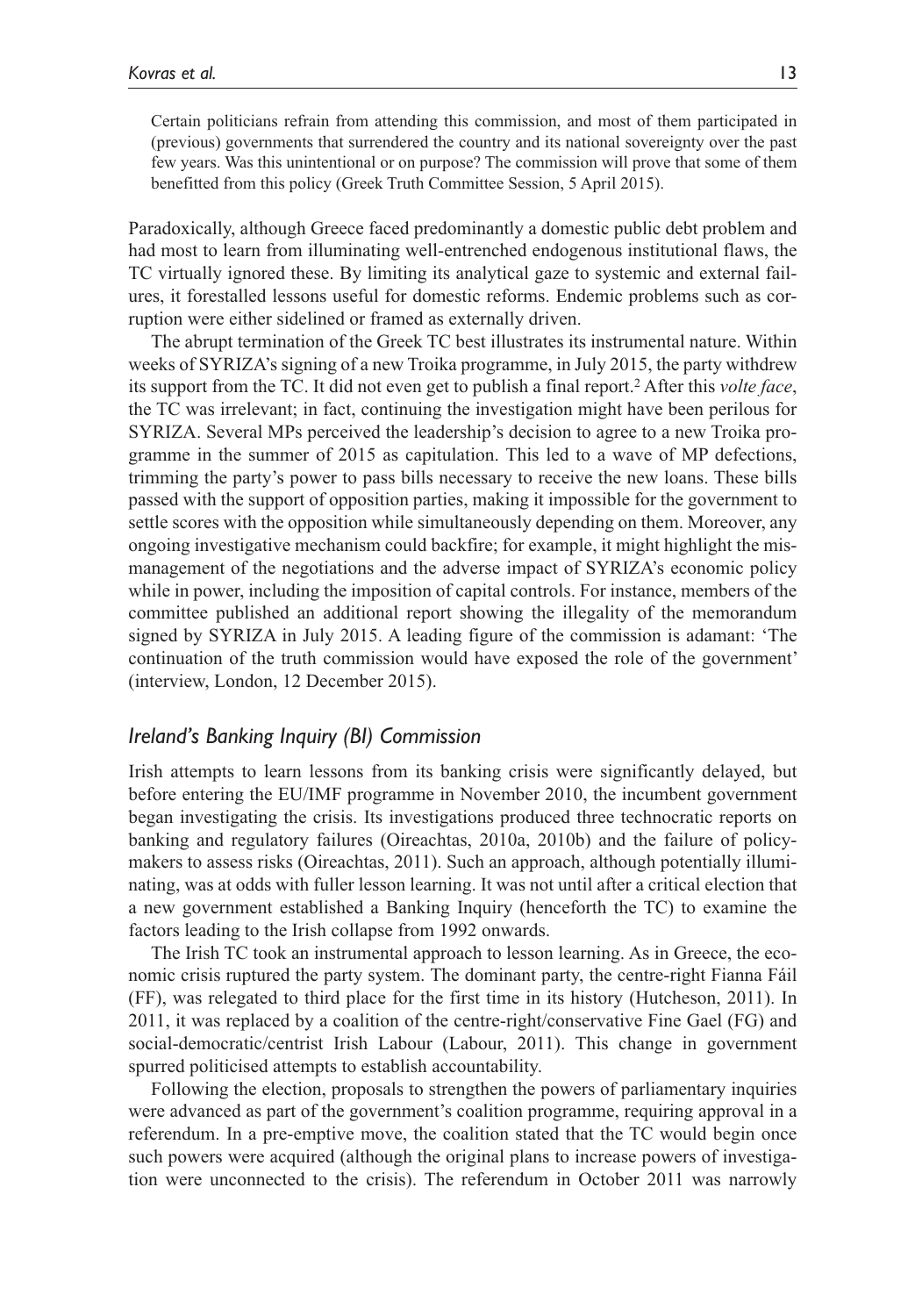defeated. This stymied the government which had hoped to use the new powers to plan a 'lengthy and detailed embarrassment of Fianna Fáil's stewardship of economic and banking matters' (Leahy, 2013).

Nevertheless, a TC was established by statute in late 2014, comprising politicians from all parties and independents (Oireachtas, 2015). Despite the ostensible motivation of truth-seeking, it displayed a combination of instrumental learning and adversarial politics, quickly undermining its credibility. For example, the government insisted on adding two of its parliamentarians to the committee to ensure a majority, enabling it to set the terms of reference – although the TC itself was technically independent.

The TC heard testimony from current and former Prime Ministers, civil servants, bankers and economists. Calling on key parliamentary figures to testify was part of an instrumental approach to learning and highlighted the ongoing antagonism between politicians. Members of the FF-led government, which presided over the initial Troika programme, understandably stressed their achievements before the crisis. Former FF Prime Minister, Brian Cowen (also a Finance Minister) mentioned the huge reductions in debtto-GDP ratios during his tenure; he further argued there was no indication in any of the advice he received that Ireland was headed for catastrophe (Brian Cowen, BI: Witness Statement, 2 July 2015).

For his part, his predecessor, Bertie Ahern (BI: Witness Statement, 16 July 2015), expressed sorrow that the crisis occurred but claimed his governments had been fiscally responsible:

Those who say we squandered the boom forget that in my time as Taoiseach we actually recorded budget surpluses in 10 of our 11 budgets … As a result, Ireland paid over a billion euro less every year in interest payments.

When questioned more closely, Ahern (BI: Evidence, 16 July 2015) admitted 2008 levels of spending were too high but contended that had he listened to the opposition, he would have 'spent three times more'. The implication was that any party in power would have had similar results – thus, by this logic, neither he nor his party was responsible for the crisis.

Those representing the coalition government (FG and Labour) behaved in a similar fashion, highlighting *their* pre-crash achievements and placing the blame for domestic failures at the door of FF-led administrations. Deputy Prime Minister Joan Burton (BI: Witness Statement, 23 July 2015; Labour) claimed the previous government was largely at fault, stressing her own role in warning against its policies:

[A] series of catastrophic economic policy decisions by the Fianna Fáil/Progressive Democrat Government created a huge distortion in the structure of the Irish economy … I warned time and again against the property–based tax breaks fuelling this bubble … Those responsible were the Fianna Fail led Government, the boards of the banks, the Central Bank and the Financial Regulator.

But this approach backfired. When the Labour Party's policies in opposition were questioned at the TC, it transpired it had also suggested reducing taxes. Indeed, before the 2007 election, it also agreed on a joint platform with FG, advocating public spending increases. When this was put to FG leader Enda Kenny (BI: Evidence, 23 July 2015), he denied FG was anything like FF, referencing his party's emphasis on competitiveness: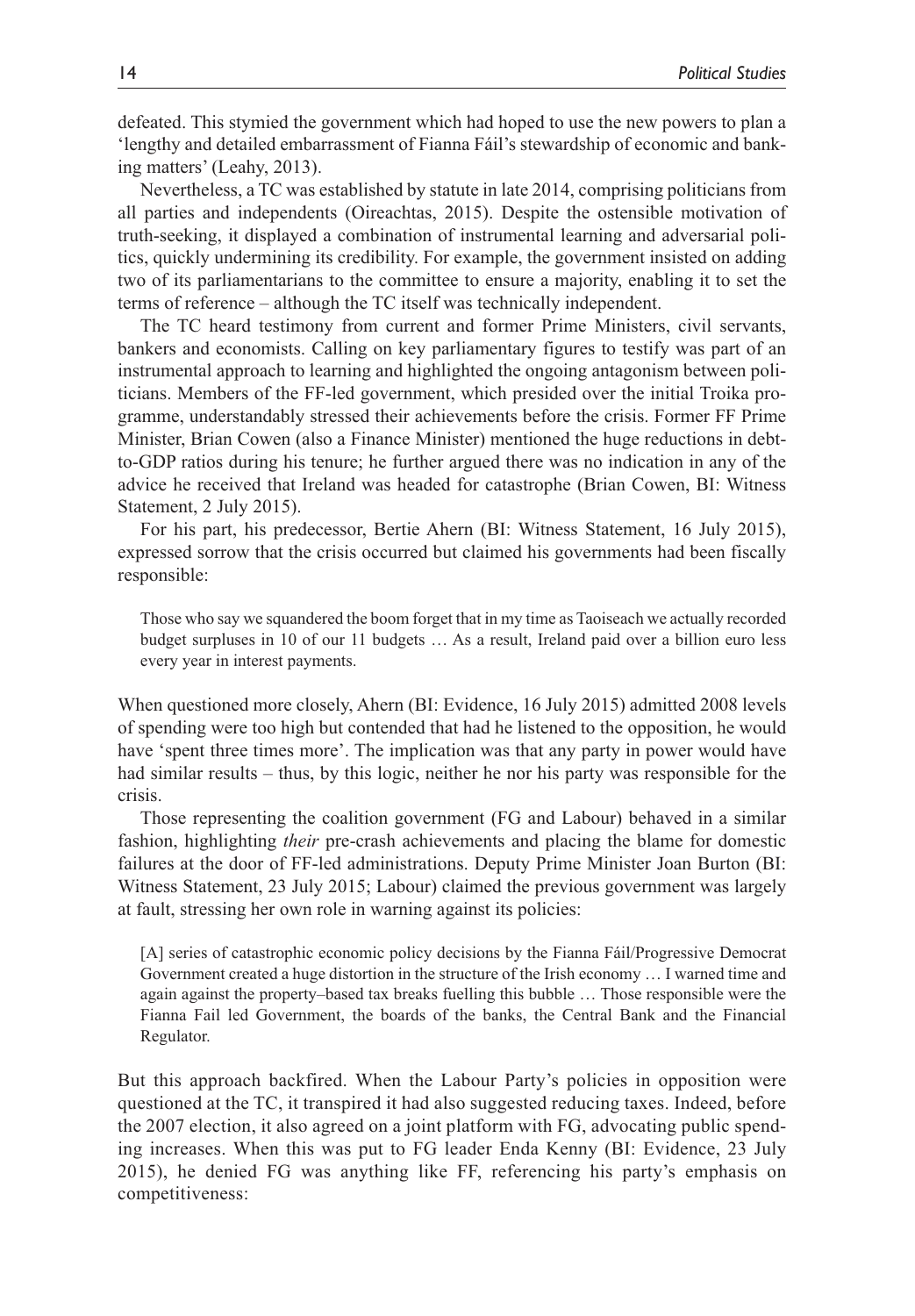You make the point that, you know, we were advocating even for more public spending. Well, far from that, because a central focus of our opposition to Government was the massive waste and the inefficiency.

Kenny also claimed FG's projections were based on figures from the Department of Finance or Economic and Social Research Institute (ESRI) – the same defence used by Ahern and Cowen. This shows the potentially counter-productive nature of the Irish approach. As independent parliamentarian Shane Ross (2015; an expert on banking) argued, 'The conclusion is awkward. If Fine Gael swallowed the line from the ESRI and the Department of Finance, does that not let Fianna Fail off the hook?' Even Kenny's fellow party members who were on the TC grilled him and the Employment Minister over their policies in opposition. Some had voted against Kenny in a leadership challenge in 2010, and it has been suggested that they were only available for TC duties because they had no cabinet responsibilities (Enda Kenny and Richard Bruton, BI: Evidence, 23 July 2015). In other words, the instrumental nature of the TC went beyond fighting between different parties to encompass intra-party squabbles.

The Irish electoral system may help explain the fate of the country's TC. The proportional representation by single transferable vote (PR-STV) system means electors vote for personalities, not parties (Kirby and Murphy, 2011), meaning members of the governing parties could use the TC to challenge the government at no necessary electoral cost to themselves. Thus, while the TC was a classic attempt at instrumental learning, its adversarial nature stopped it from becoming a simple witch-hunt of the previous government. The final report further supports our hypothesis of political culpability. While the coalition government attempted to use the TC instrumentally, the TC's report shared responsibility among the parties:

All the main political parties, whether in opposition or in government, advocated pro-cyclical fiscal policies, including increasing expenditure and reducing taxation, in the years leading up to the crisis, as evidenced by their election manifestos in the 2002 general election and, especially, the 2007 general election (Oireachtas, 2016: vol. 1, p. 13).

Its recommendations vis-à-vis government included reforming the management of transaction-based taxes and providing parliamentarians with 'training and support in technical content if they do not already possess the required skill set' (Oireachtas, 2016: vol. 1, p. 14), sparing any single party or politician from censure. Even a report written by one of the independent members, while most critical of the FF-led government, allocates blame across the political establishment, reckless bankers and the 'non-opposition' rather than apportioning all the blame to the government presiding over the slide into crisis (Higgins, 2016). In the Irish case, then, the attempt to use a TC instrumentally backfired on those who sought to profit from it politically.

# **Conclusion: TCs and Omissions**

To relieve economic stress, most economists focus on forward-looking policies to stimulate economic recovery. This study of three European countries, however, shows how difficult it is for politicians to resist delving into past policy failures. Under certain conditions, this can be beneficial. By shedding light on the causes of the 1929 crash, the Pecora Commission was able to recommend a number of institutional reforms that protected the US economy from another major crisis for decades. If they are properly designed, TCs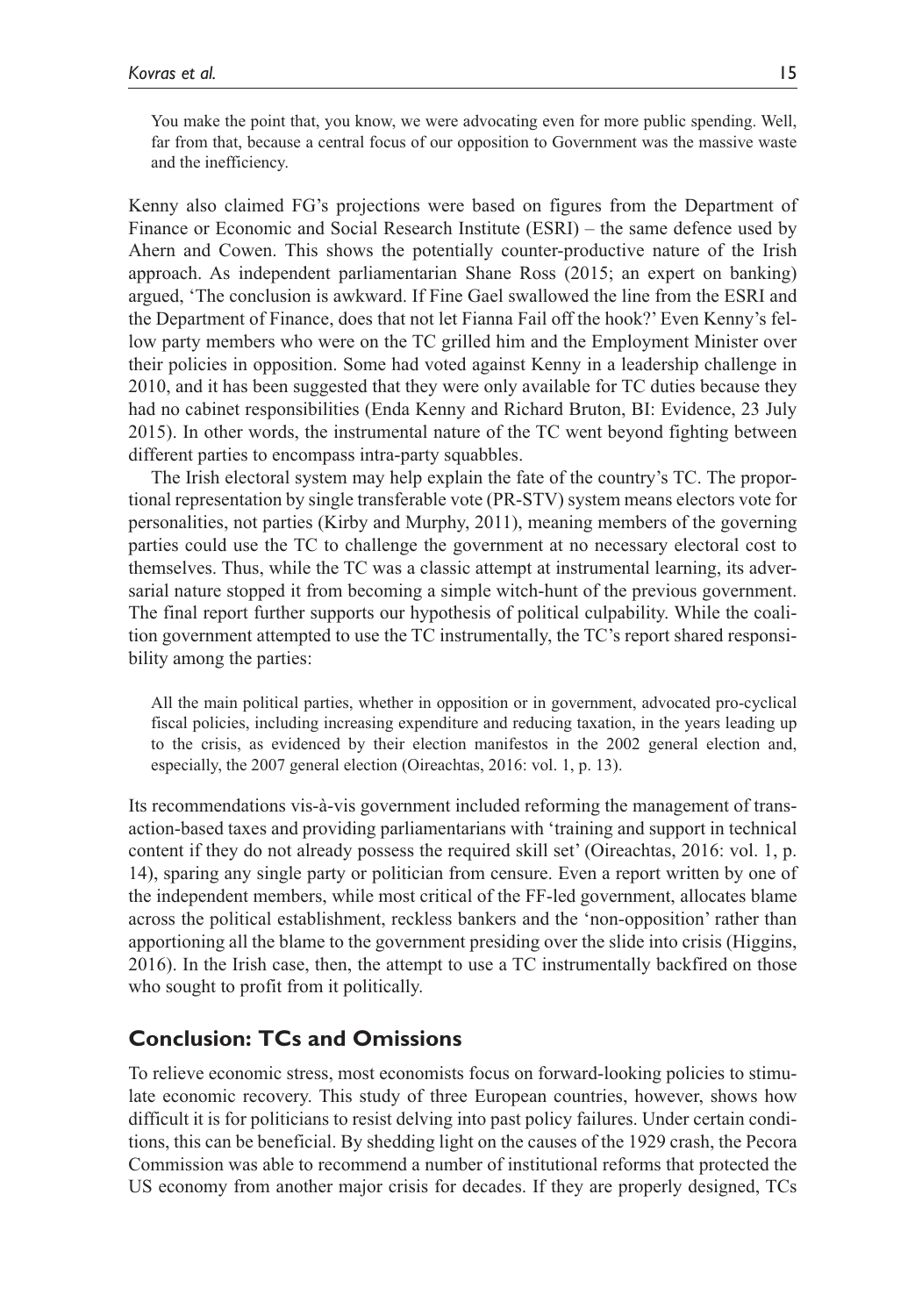have the potential to convert past policy failures into institutional lessons that could protect national economies from past failures.

Yet by seeking to understand what went wrong and to learn from past mistakes, a state accepts (tacitly at least) a role for itself in preventing future crises. This, in turn, implies new and innovative or additional forms of regulation in the spheres of capital and economic development, with obvious implications for the realms of taxation, regulation and state-led economic planning. Such as, for example, how to avoid pro-cyclical policies which can fuel the speculative 'bubbles' affecting the three case studies. How this can be done in an era of transnational capital flows has been the subject of considerable debate (see, for example, Helleiner, 2015; Piketty, 2014), and proposing solutions is beyond the scope of this article.

Nevertheless, it should be noted that the challenges faced by states are not merely economic – they are also inherently political. Those favouring a greater role for the state in economic and capital regulation may find themselves increasingly at odds with populist movements, nativist in outlook, which see more government as part of the problem (Canovan, 1999; Tope et al., 2015). The simplified narratives provided by TCs may struggle to compete with the even more simplified arguments of populists who seek to refashion the system in their own image, rather than refresh and reform it.

TCs should not automatically be viewed as universally positive mechanisms. They can be used instrumentally, as in Greece and Ireland, for party-political purposes; unfortunately, these can trim the perceived legitimacy of the existing political process and fuel the nativist and populist impulses which threaten the global and globalised economic system. That being said, the existence of an established culture of public transparency and pre-crisis trust in political institutions, as in Iceland, can lock political actors into a policy of delving into the past; in such cases, efforts to abstain or to cover up responsibility could be electorally costly. This type of broad political consensus on the need to scrutinise past policy failures guides institutional learning.

In our analysis of three different economic TCs, we have identified what we could term a *learning paradox*: although societies with weaker cultures of transparency could benefit most from learning institutional lessons from crises, institutional learning is most difficult in those particular countries. We also find tensions between *political learning* and *realpolitik*. The stated objective of TCs is to learn from past policy failures. Yet once they start highlighting complicated aspects of the truth, those most useful for lesson learning, they are frequently stymied by politicians interested in a simplified narrative which excludes inconvenient truths, as in Greece and Ireland. Contemporary financial crises are complex phenomena with technical, institutional, regulatory and individual decisionmaking flaws. Converting a complicated phenomenon into a simplified narrative is both the virtue and the vice of a TC – akin to truth recovery mechanisms. Commissioners are tasked with converting complex processes into a publicly accessible narrative while offering recommendations to prevent future disasters, the essence of political learning. However, because they have the ability to create meta-narratives about the crisis, TCs become ideal instruments of symbolic politics, or *realpolitik*, for politicians seeking to establish expedient narratives and settle old scores.

From our analysis, it is clear that new governments enjoying comfortable majorities after critical elections may use TCs instrumentally to apportion blame and capitalise on public discontent to achieve the 'constant end' of electoral success (Bermeo, 1992). Yet all parties acknowledge the pragmatic need to maintain governmental stability as a prerequisite of effective decision-making to overcome deep economic crises. In times of economic stress, effective governance often necessitates consensus with the opposition who may have skeletons in their closets and, thus, prefer to block backward-looking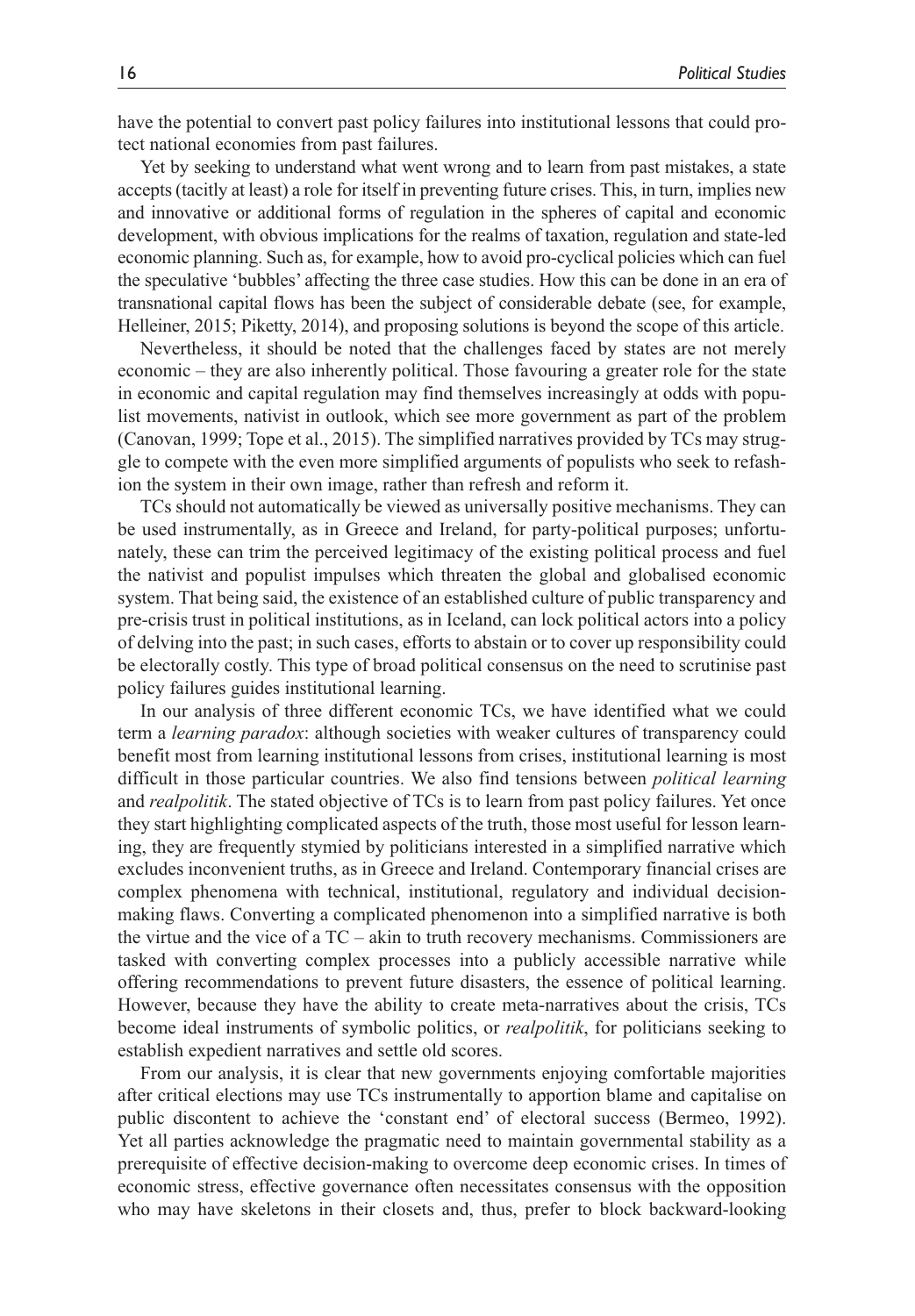accountability mechanisms. Thus, it seems that *realpolitik* trumps learning initiatives in times of crisis. TCs lose their appeal and utility when they reveal inconvenient truths about the parties establishing them. In such contexts, political elites reframe their political narratives from backward-looking mechanisms of accountability to forward-looking policies aimed at resuscitating the economy. In the final analysis, the establishment of economic TCs for instrumental reasons, particularly in delayed cases, is merely a continuation of electoral politics by other means.

#### **Acknowledgements**

We are grateful to Amnon Aran, Tom Davies, Christopher Gandrud, Nadia Hilliard, Joe Hoover, Evan Liaras, Neo Loizides, Kieran McEvoy, Stefano Pagliari, Amin Samman and Sally Wheeler for invaluable comments on previous drafts of this article. We are also particularly indebted to the three anonymous reviewers for the insightful feedback that greatly benefited the quality of this article. The usual disclaimer applies.

#### **Funding**

The author(s) disclosed receipt of the following financial support for the research, authorship, and/or publication of this article: This article contains research which was generously funded by the ESRC as part of the 'Truth, Accountability or Impunity? Transitional Justice and the Economic Crisis' project (grant reference: ES/ M011321/1).

#### **Notes**

- 1 The empirical material for this article draws on data collected during the early stages of a broader research project. We conducted eight pilot interviews, data from five of which are cited herein, with political elites, policymakers and other stakeholders who participated in the commissions under investigation.
- 2 It should be noted that the Greek debt committee continued its operation even after the defection of most politicians supporting the commission from SYRIZA. However, after 2015, it had no official mandate, and thereby, it could not be considered as a truth commission (TC).

#### **References**

- Althingi (2008) *Act 142/2008: Lög um rannsókn á aðdraganda og orsökum falls íslensku bankanna 2008 og tengdra atburða* [Act on the Investigation of the Background and Causes of the Collapse of the Icelandic Banks in 2008 and Related Events]. Reykjavik: Althingi. Available at: [http://www.althingi.is/](http://www.althingi.is/altext/138/s/1537.html) [altext/138/s/1537.html](http://www.althingi.is/altext/138/s/1537.html) (accessed 22 January 2016).
- Althingi (2010) *Skýrsla þingnefndar til að fjalla um skýrslu rannsóknarnefndar Alþingis* [Parliamentary Report on the Report by the Icelandic Investigative Commission]. Reykjavik: Althingi. Available at: [http://www.](http://www.althingi.is/altext/138/s/1501.html) [althingi.is/altext/138/s/1501.html](http://www.althingi.is/altext/138/s/1501.html) (accessed 22 January 2016).
- Benediktsdottir S, Danielsson J and Zoega G (2011) Lessons from a Collapse of a Financial System. *Economic Policy* 26 (66): 183–235.
- Bermeo N (1992) Democracy and the Lessons of Dictatorship. *Comparative Politics* 24 (3): 273–291.
- Blyth M (2001) The Transformation of the Swedish Model: Economic Ideas, Distributional Conflict, and Institutional Change. *World Politics* 54 (1): 1–26.
- Boin A and 't Hart P (2003) Public Leadership in Times of Crisis: Mission Impossible? *Public Administration Review* 63 (5): 544–553.
- Boin A, McConnell A and 't Hart P (eds) (2008) *Governing after Crisis: The Politics of Investigation, Accountability and Learning*. Cambridge: Cambridge University Press.

Canovan M (1999) Trust the People! Populism and the Two Faces of Democracy. *Political Studies* 47 (1): 2–16.

- Chapman AR and Ball P (2001) The Truth of Truth Commissions: Comparative Lessons from Haiti, South Africa, and Guatemala. *Human Rights Quarterly* 23 (1): 1–43.
- Chwieroth JM (2010) How Do Crises Lead to Change? Liberalizing Capital Controls in the Early Years of New Order Indonesia. *World Politics* 62 (3): 496–527.
- Collier D (1993) The Comparative Method. In: Finifter A (ed.) *Political Science: The State of The Discipline II*. Washington, DC: American Political Science Association.
- Culpepper PD (2008) The Politics of Common Knowledge: Ideas and Institutional Change in Wage Bargaining. *International Organization* 62 (1): 1–33.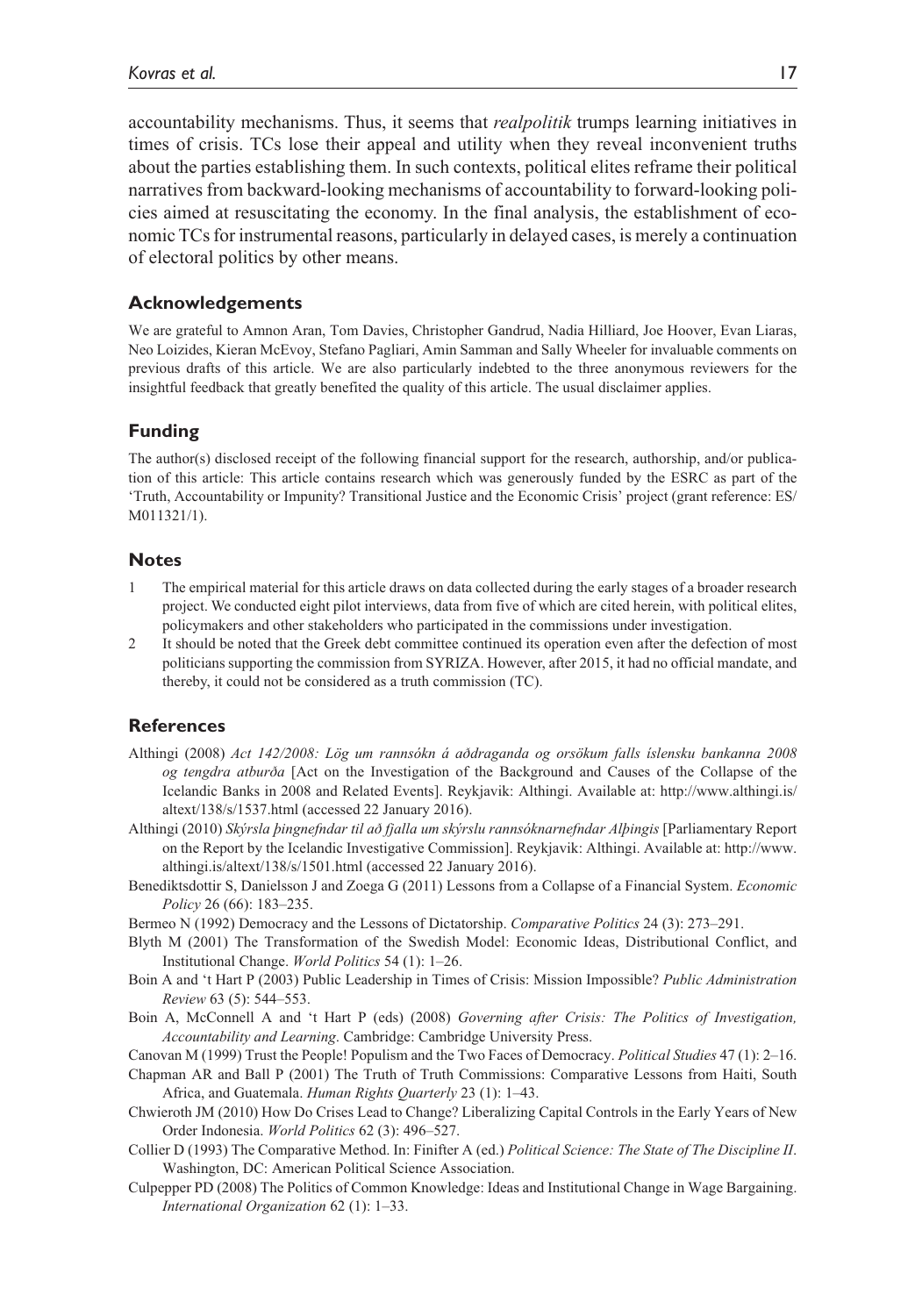Ellinas AA (2013) The Rise of Golden Dawn: The New Face of the Far Right in Greece. *South European Society & Politics* 18 (4): 543–565.

Ellinas AA and Lamprianou I (2014) Political Trust in Extremis. *Comparative Politics* 46 (2): 231–250.

Financial Services Authority (FSA) (2008) *The Supervision of Northern Rock: A Lessons Learned Review*. London: FSA.

Financial Services Authority (FSA) (2009) *The Failure of the Royal Bank of Scotland*. London: FSA.

- Financial Services Authority (FSA) (2011) *The Turner Review: A Regulatory Response to the Global Banking Crisis*. London: FSA.
- Forsaetisraduneytid (2010) *Viðbrögð stjórnsýslunnar við skýrslu rannsóknarnefndar Alþingis, skýrsla starfshóps forsætisráðuneytisins* [Report of the Prime Ministry's Working Group on the Responses of the Public Administration to Parliament's Special Investigative Commission Report]. Reykjavik: Forsaetisraduneytid. Available at: [https://www.forsaetisraduneyti.is/media/Skyrslur/Skyrsla-starfshops-](https://www.forsaetisraduneyti.is/media/Skyrslur/Skyrsla-starfshops-6-mai2010.pdf)[6-mai2010.pdf](https://www.forsaetisraduneyti.is/media/Skyrslur/Skyrsla-starfshops-6-mai2010.pdf) (accessed 22 January 2016).

Freeman M (2006) *Truth Commissions and Procedural Fairness*. Cambridge: Cambridge University Press.

- George AL and Bennett A (2005) *Case Studies and Theory Development in the Social Sciences*. Cambridge, MA: MIT Press.
- Greek Debt Committee (2015) Preliminary Report: Truth Committee on Public Debt, 17 June. Available at: <http://www.greekdebttruthcommission.org/index.php>(accessed 10 January 2016).
- Greek Truth Committee Session (2015) Minutes of the Hellenic Parliament. Athens, Greece. Available at: [https://www.youtube.com/watch?v=N7WdB2pNyRo.](https://www.youtube.com/watch?v=N7WdB2pNyRo)
- Hall PA (1986) *Governing the Economy: The Politics of State Intervention in Britain and France*. Oxford: Oxford University Press.
- Hayner PB (1994) Fifteen Truth Commissions-1974 to 1994: A Comparative Study. *Human Rights Quarterly* 16 (4): 597–655.
- Helleiner E (2015) Controlling Capital Flows 'At Both Ends': A Neglected (but Newly Relevant) Keynesian Innovation from Bretton Woods. *Challenge* 58 (5): 413–427.
- Helleiner E and Pagliari S (2011) The End of an Era in International Financial Regulation? A Postcrisis Research Agenda. *International Organization* 65 (1): 169–200.
- Higgins J (2016) *The Banking Inquiry Why Ireland Experienced a Systemic Banking Crisis by Joe Higgins TD, Member of the Joint Committee Alternative Analysis and Conclusions to the Report of the Joint Oireachtas Committee of Inquiry into the Banking Crisis*. Dublin: Anti-Austerity Alliance.
- Hood C (2010) *The Blame Game: Spin, Bureaucracy, and Self-preservation in Government*. Princeton, NJ: Princeton University Press.
- Hutcheson Derek S (2011) The Seismology of Psephology: 'Earthquake Elections' from the Folketing to the Dáil. *Representation* 47 (4): 471–488.
- Johnsen G (2014) *Bringing down the Banking System: Lessons from Iceland*. Basingstoke: Palgrave Macmillan.

Kalyvas S (2015) *Modern Greece: What Everyone Needs to Know*. Oxford: Oxford University Press.

- Kirby P and Murphy MP (2011) *Towards a Second Republic: Irish Politics after the Celtic Tiger*. London: Pluto Press.
- Kovras I (2017) *Grassroots Activism and the Evolution of Transitional Justice: The Families of the Disappeared*. Cambridge: Cambridge University Press.
- Kovras I and Loizides N (2014) The Greek Debt Crisis and Southern Europe: Majoritarian Pitfalls? *Comparative Politics* 47 (1): 1–20.
- Kritz NJ (ed.) (1995) *Transitional Justice: How Emerging Democracies Reckon with Former Regimes*, Vol. 1. Washington, DC: US Institute of Peace Press.

Labour (2011) *Towards Recovery: Programme for a National Government 2011–2016*. Dublin: Labour Party. Leahy P (2013) *The Price of Power: Inside Ireland's Crisis Coalition*. London: Penguin.

Lijphart A (1971) Comparative Politics and the Comparative Method. *American Political Science Review* 65 (3): 682–693.

McEvoy K and Mallinder L (2012) Amnesties in Transition: Punishment, Restoration, and the Governance of Mercy. *Journal of Law and Society* 39 (3): 410–440.

Michalowski S (2014) *Corporate Accountability in the Context of Transitional Justice*. New York: Routledge.

- Mishler W and Rose R (2007) Generation, Age, and Time: The Dynamics of Political Learning during Russia's Transformation. *American Journal of Political Science* 51 (4): 822–834.
- *Morgunbladid* (2008) Ef við stöndum saman í gegnum þessa erfiðleika, styðjum hvert annað og hagnýtum okkur þau tækifæri sem skapast munu, þá verður íslenska þjóðin öflugri en nokkru sinni fyrr. *Morgunbladid*, 12 October, pp.10–11.